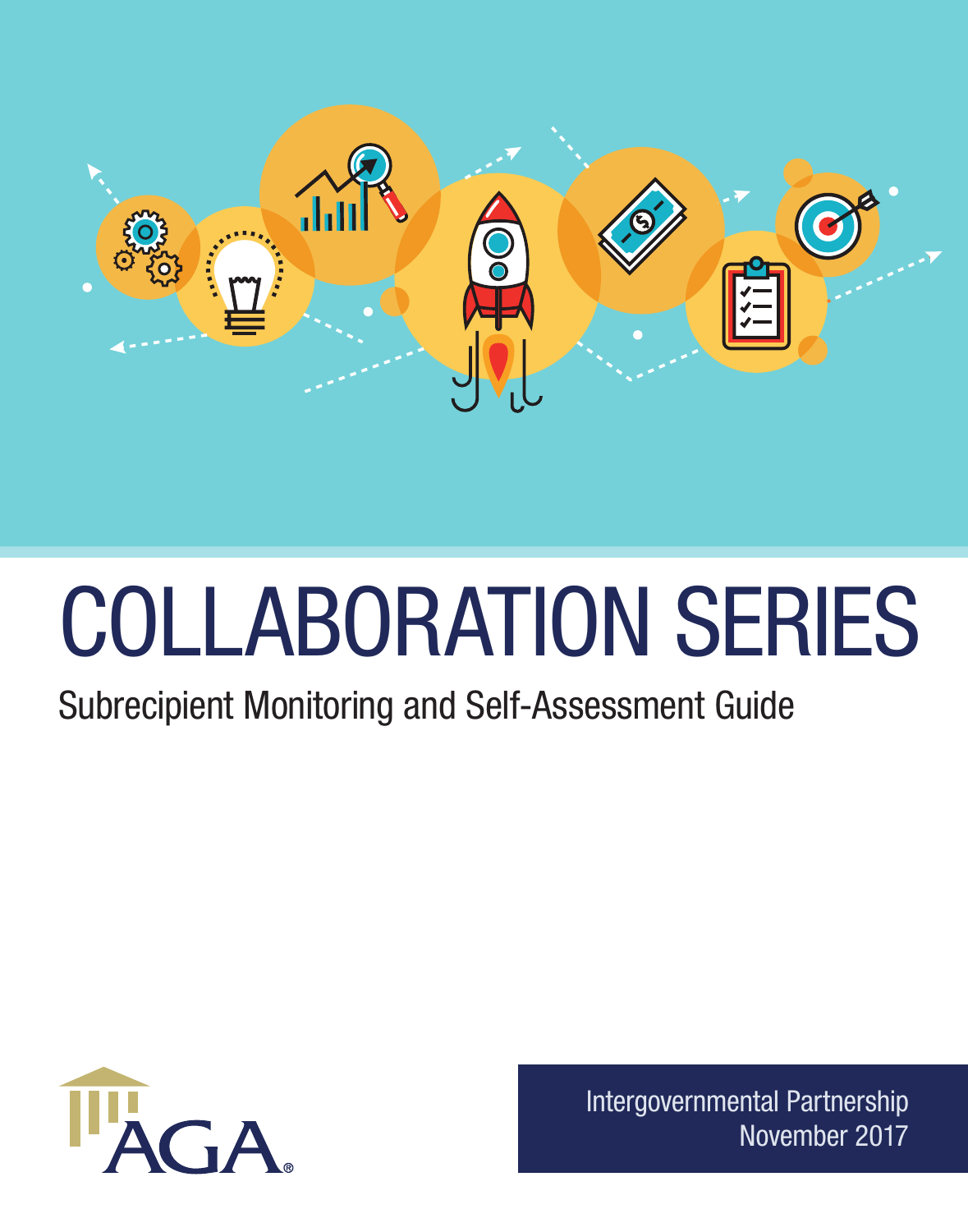# **CONTRIBUTORS**

#### Intergovernmental Partnership Steering Committee Members

Corrine Eilo, Chief Financial Officer, Denali Commission

Douglas Godesky, Senior Grants Officer and Policy Advisor, Corporation for National and Community Service

Merril Oliver, CGMS, Executive Vice President & Chief Operating Officer, eCivis, Inc.

#### AGA

Ann M. Ebberts, MS, PMP, Chief Executive Officer

Maryann Malesardi, Director of Marketing and Communications

Lyndsay McKeown, Marketing and Graphics Manager

Helena Sims, Director of Intergovernmental Relations





AGA is the member organization for government financial management professionals. We lead and encourage change that benefits our field and all citizens. Our networking events, professional certification, publications and ongoing education help members build their skills and advance their careers.

### About AGA's Intergovernmental Partnership

AGA established the Intergovernmental Partnership to open the lines of communication among all levels of government with the goal of improving performance and accountability. Top-level officials from the federal, state and local levels of government and higher education comprise the partnership, which is dedicated to identifying and solving some of the most vexing management and accountability issues facing governments today. AGA provides staff support, serving as a neutral third party in fostering cooperation and communication among different levels of government.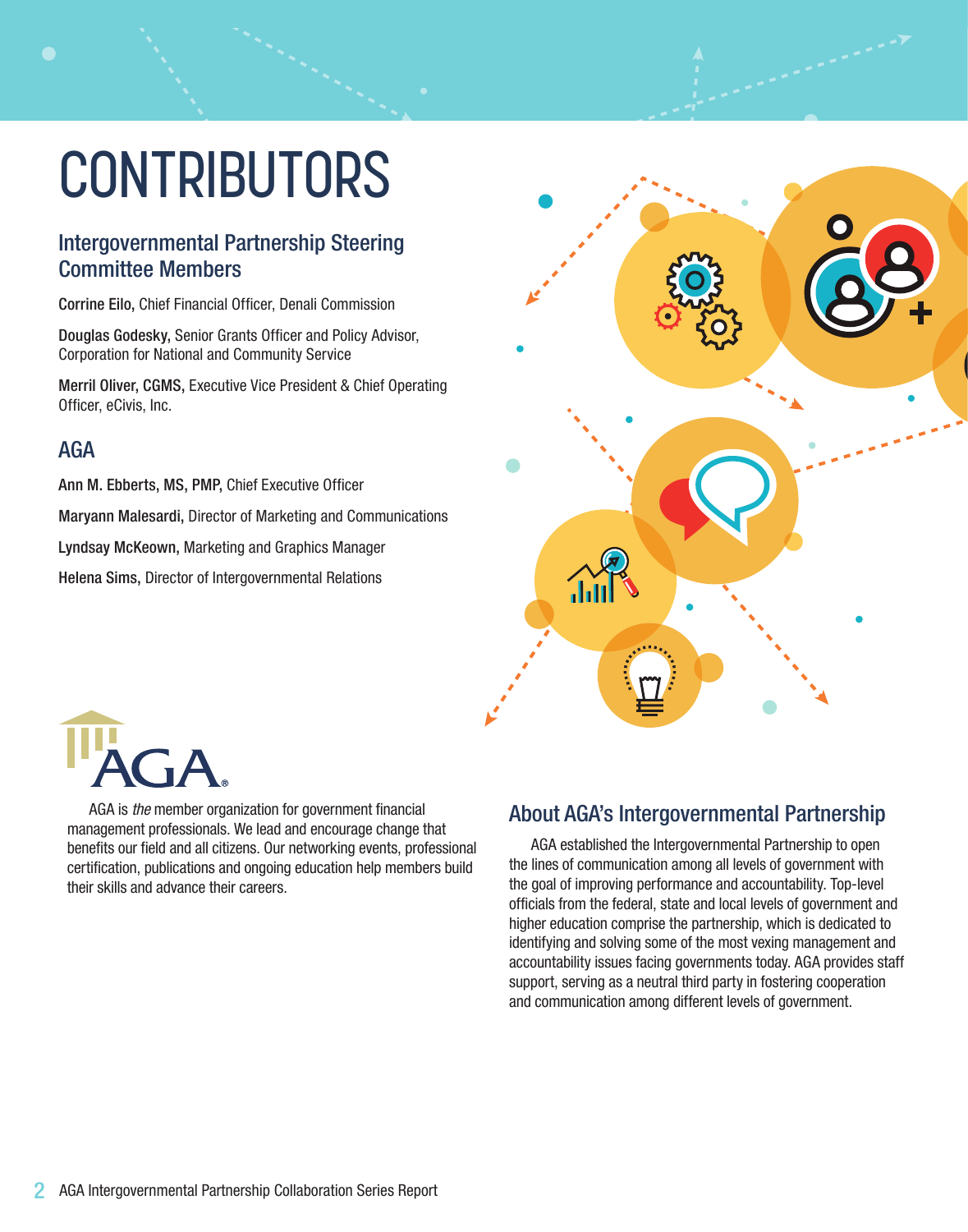

# TABLE OF CONTENTS

| <b>Introduction</b> |  |
|---------------------|--|
|                     |  |
|                     |  |
|                     |  |
|                     |  |
|                     |  |
|                     |  |
|                     |  |
|                     |  |
|                     |  |
|                     |  |
|                     |  |
|                     |  |
|                     |  |
|                     |  |
|                     |  |
|                     |  |
|                     |  |
|                     |  |
|                     |  |
|                     |  |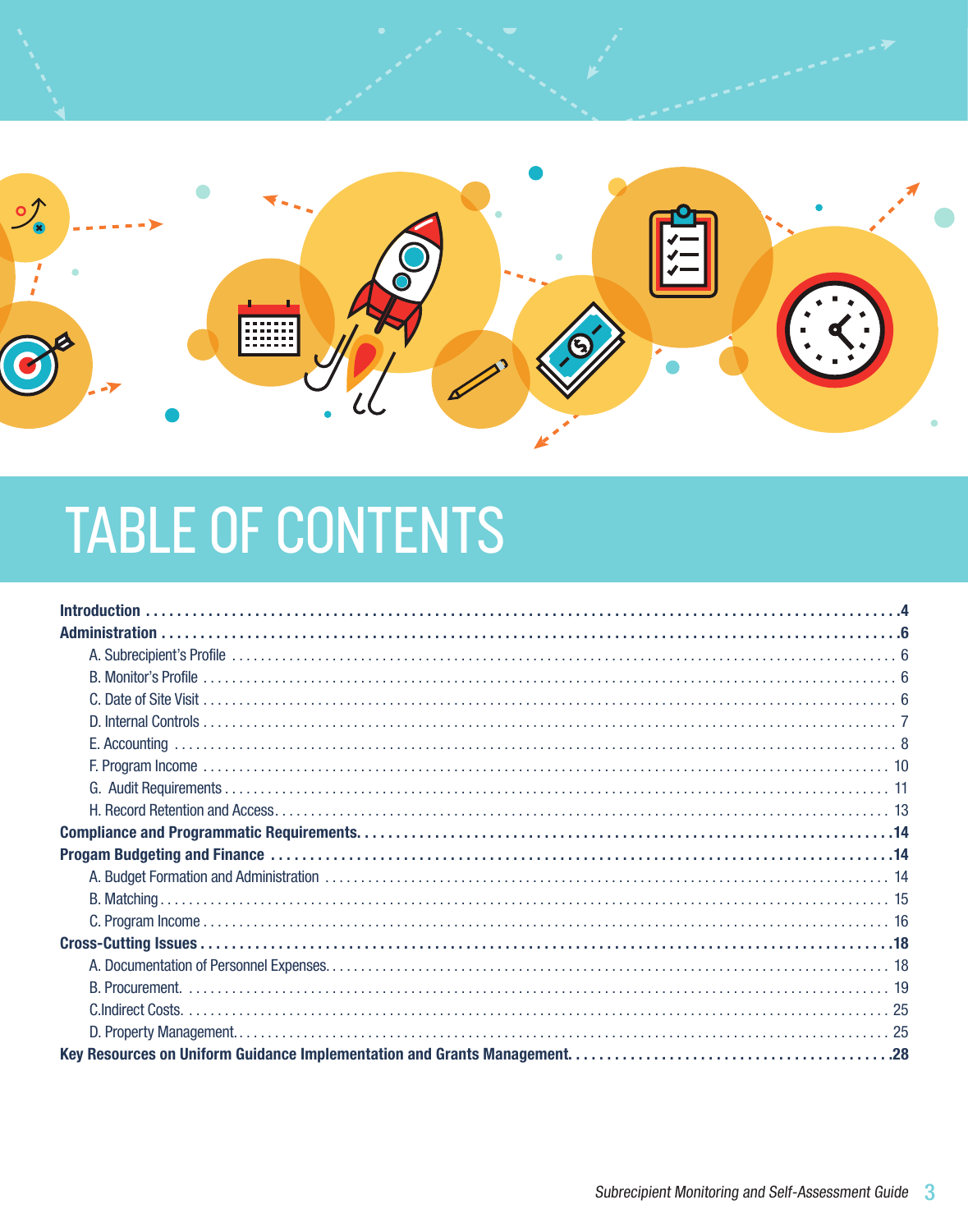#### Why this guide?

AGA's Intergovernmental Partnership members developed this guide to provide a consistent approach for pass-through entities to monitor a grant subrecipient's compliance with federal administrative requirements. It is designed for use in monitoring the administration of grant dollars provided by federal awarding agencies. This guide is not intended to take the place of an audit; instead, it provides a framework for understanding where a subrecipient is at risk of non-compliance with federal administrative requirements. With the knowledge of potential risk areas, subrecipients can effectively focus their attention and provide technical assistance where it is needed most. Subrecipients may also use it as a self-assessment tool.

#### How to use this guide

The guide is intended for use with the Intergovernmental Partnership's Risk Assessment Tool, both of which are available on AGA's website at www.agacgfm.org/intergov.

Each user can customize the set of provided questions to meet specific needs and some sections, such as procurement, can be eliminated if the section is irrelevant to a specific entity. There is no absolute rule for interpreting the collective answers to the questions included within this guide. Users of the guide are asked to answer questions with a "YES" or "NO" response. Occasionally, "Not Applicable" (N/A) may also be an appropriate response. Throughout this guide, a "YES" response is desired, indicating the subrecipient has appropriate policies, procedures or controls in place. However, no specific number of "YES" answers indicates a subrecipient is deemed in compliance with all federal award requirements. Rather, "NO" answers help pass-through entities, or entities conducting self-assessments, determine areas in which compliance may be an issue and may require additional attention.

While this tool is designed for use by pass-through entities, it can also be instructive for federal awarding agencies in monitoring non-federal entities or non-federal entities that want to conduct a self-assessment.

AGA's Intergovernmental Partnership, which was established in conjunction with the U.S. Office of Management and Budget in 2007 to open the lines of communication among governments, developed a previous guide in 2009. This updated guide is now consistent with 2 CFR Chapter I, Chapter II, Part 200, et al. "Uniform Administrative Requirements, Cost Principles and Audit Requirements," commonly referred to as the Uniform Guidance, which is referred to as the UG throughout this document. The UG, issued by the Office of Management and Budget in December 2013, is intended to provide a uniform framework for federal grants management. Throughout this guide the UG is used as guidance, either verbatim or paraphrased for ease of use. Most questions in this guide are based on the UG, with the relevant requirement(s) referenced. References, such as UG §200.69, point the user to sections of the UG where additional content and context can be found.

This guide may also assist to:

- determine whether federal grant purposes are being met;
- identify and remedy problems before an audit; and
- provide pass-through entities and subrecipients a better understanding of program requirements, and insight as to whether necessary policies and procedures are in place.

This guide is *not* intended to:

- establish federal monitoring requirements;
- duplicate audit functions;
- serve as an audit quide;
- be used by an auditor in performing audits; nor
- result in an opinion being rendered.

Pass-through entities are expected to use professional judgment in evaluating risk and determining the level of monitoring needed for subrecipients. Monitoring agencies should document the rationale for their level of monitoring.

Please note, not all items within this guide are applicable to all federal programs or subrecipients. Items that do not apply should be marked "Not Applicable."

In using this document, it is important to understand the following UG terms, as they define key roles in the grants management process:

#### §200.69 Non-federal entity.

Non-federal entity means a state, local government, Indian tribe, institution of higher education (IHE) or nonprofit organization that carries out a federal award as a recipient or subrecipient.

#### §200.74 Pass-through entity.

Pass-through entity means a non-federal entity that provides a subaward to a subrecipient to carry out part of a federal program.

#### §200.92 Subaward.

Subaward means an award provided by a pass-through entity to a subrecipient for the subrecipient to carry out part of a federal award received by the pass-through entity. It does not include payments to a contractor or payments to an individual that is a beneficiary of a federal program. A subaward may be provided through any form of legal agreement, including an agreement that the pass-through entity considers a contract.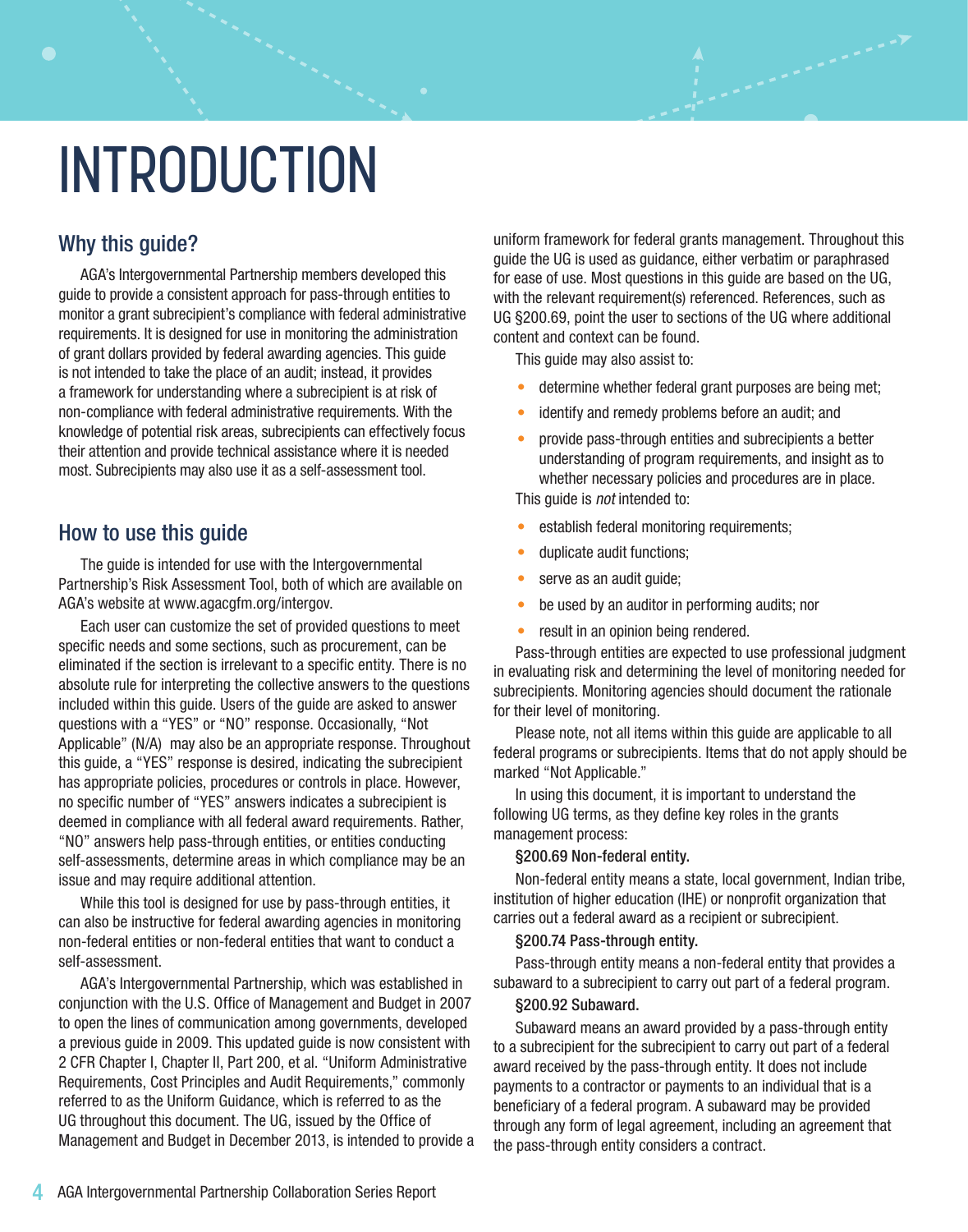#### § 200.93 Subrecipient.

Subrecipient means a non-federal entity that receives a subaward from a pass-through entity to carry out part of a federal program; but does not include an individual that is a beneficiary of such program. A subrecipient may also be a recipient of other federal awards directly from a federal awarding agency.

Prior to issuing the award, the pass-through entity should already have conducted a risk assessment of the subrecipient, we encourage using AGA's Risk Assessment Tool. Section 200.331(b) of the UG requires pass-through entities to evaluate each subrecipient's risk of noncompliance to determine appropriate subrecipient monitoring. Section 200.331(d) further requires pass-through entities to monitor subrecipient activities to ensure the subaward is used for authorized purposes, in compliance with federal statutes, regulations and the terms and conditions of the subaward. Under the same subsection, the pass-through entity must monitor the subrecipient to determine whether performance goals are achieved.

To help users assess whether subrecipients are complying with provisions of the UG in key areas, the information is divided into sections:

- Administration
- Compliance with Programmatic Requirements
- Program Budgeting and Finance
- 

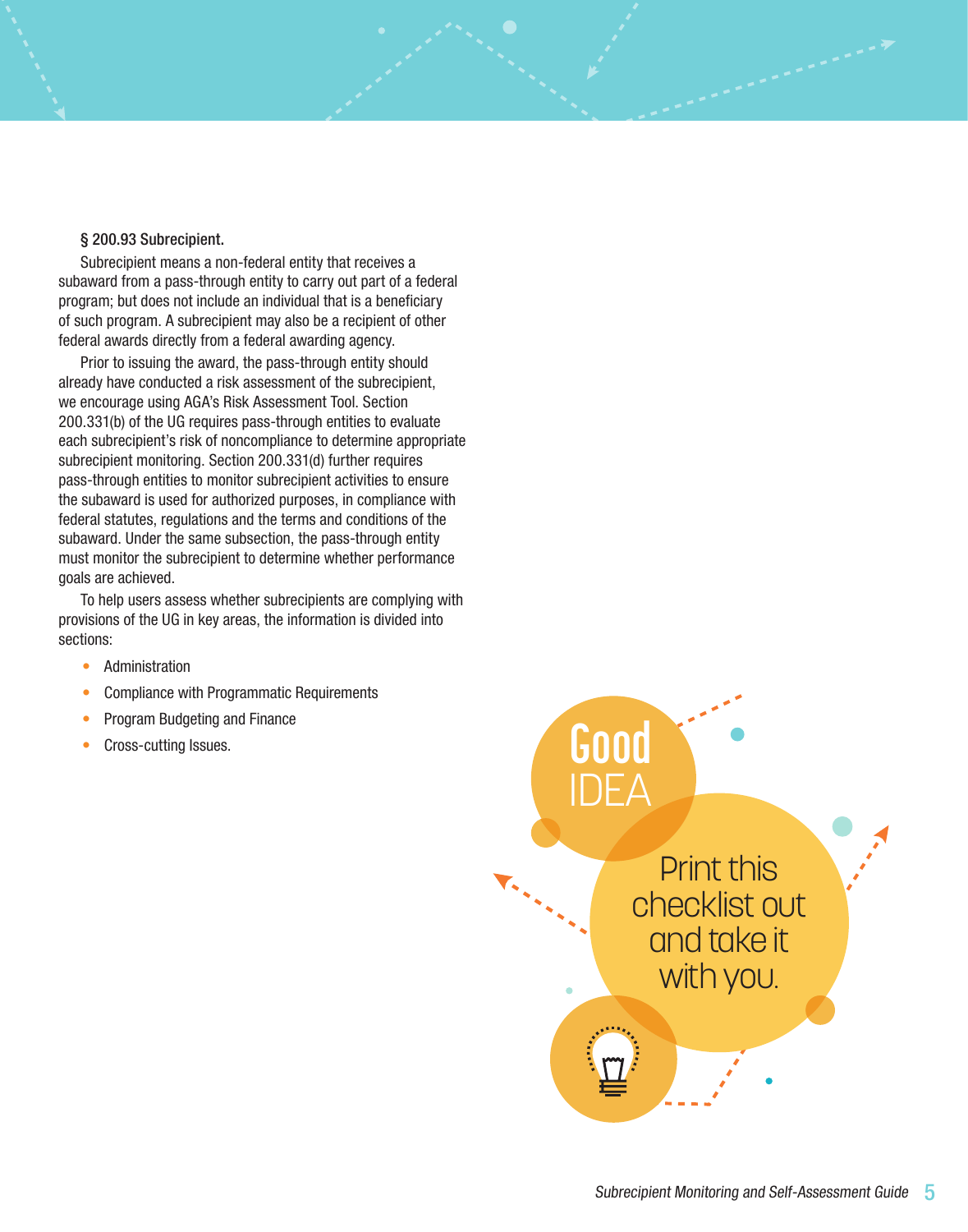# ADMINISTRATION

<u> 1989 - Johann Barbara, martxa amerikan per</u> <u> 1989 - Johann Barbara, martxa amerikan personal (h. 1989).</u>

### A. Subrecipient's Profile

1. Name and physical address of non-federal entity:

| 2. Non-federal entity's program contact: |  |  |
|------------------------------------------|--|--|
|                                          |  |  |

| ×<br>.<br>×<br>۰, |  |
|-------------------|--|
|-------------------|--|

 $\overline{a}$ 

Email:

Work Phone: Manual Manual Manual Manual Manual Manual Manual Manual Manual Manual Manual Manual Manual Manual

Cell Phone:

3. Non-federal entity's finance contact:

Name: with the contract of the contract of the contract of the contract of the contract of the contract of the contract of the contract of the contract of the contract of the contract of the contract of the contract of the

Email:

l,  $\overline{a}$ 

Work Phone: Manual Manual Manual Manual Manual Manual Manual Manual Manual Manual Manual Manual Manual Manual

Cell Phone: <u>Call Andrew Communication</u>

4. Type of organization (check one):

- $\Box$  College or university
- $\square$  State or local government
- $\Box$  Hospital
- $\Box$  Other non-profit organization
- $\square$  School district
- $\Box$  For-profit organization
- $\Box$  Other; please describe: \_\_\_\_\_\_

5. Approximate total organization-wide annual operating budget:

|                      | <b>Previous Fiscal Year</b>                    | <b>Current Fiscal Year</b> |
|----------------------|------------------------------------------------|----------------------------|
| <b>Federal Funds</b> |                                                |                            |
| Non-Federal Funds    |                                                |                            |
|                      | 6. Other information about non-federal entity: |                            |

#### B. Monitor's Profile

 $\overline{a}$  $\overline{a}$  $\overline{a}$ 

| Work Phone: Management Control of the United States and Control of the United States and Control of the United States and Control of the United States and Control of the United States and Control of the United States and C |  |
|--------------------------------------------------------------------------------------------------------------------------------------------------------------------------------------------------------------------------------|--|
|                                                                                                                                                                                                                                |  |

### C. Date of Site Visit

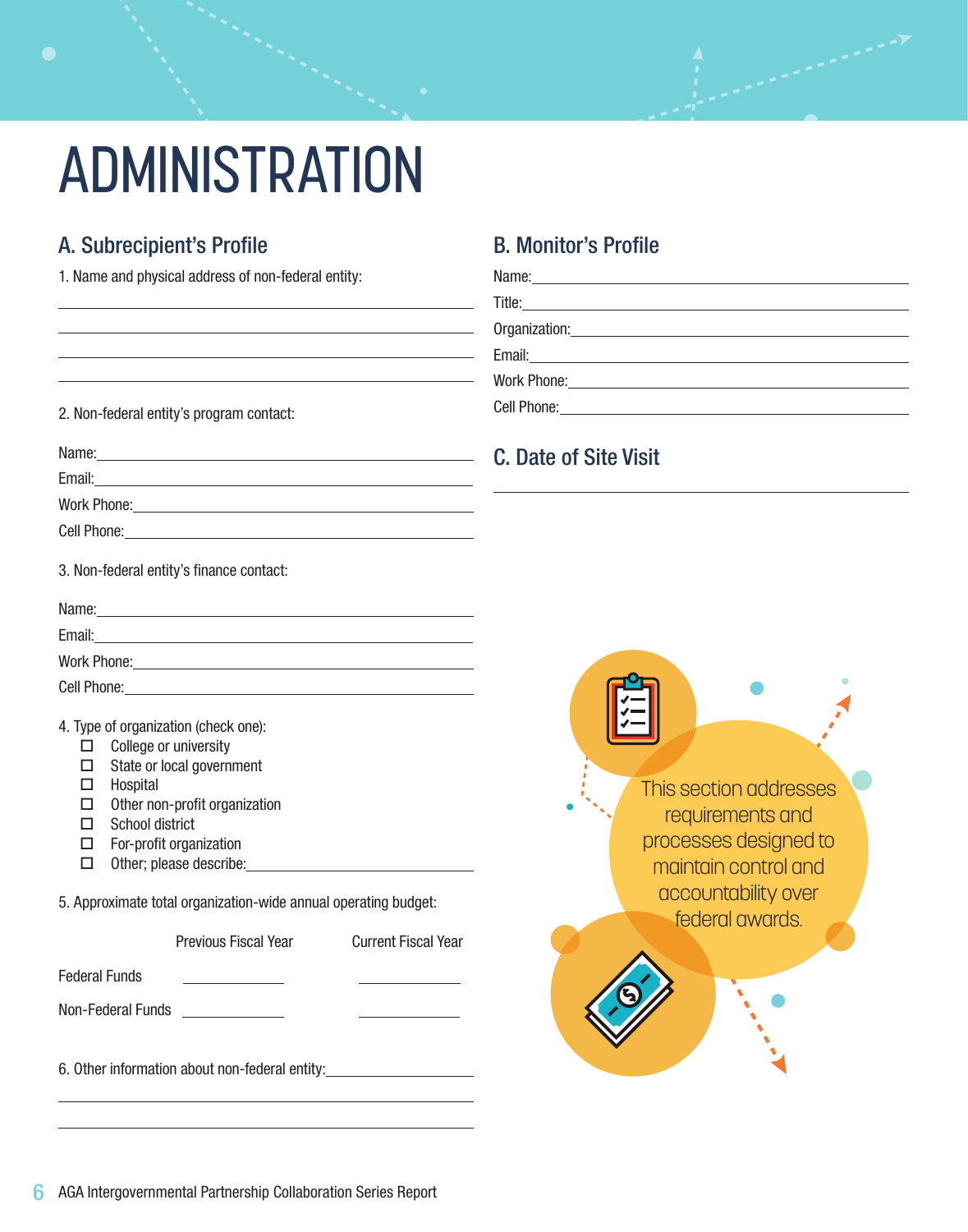#### D. Internal Controls

 $\overline{a}$ 

In July 2017, the Council on Federal Assistance Reform, whose responsibilities have since been assumed by the Chief Financial Officers Council, issued a Frequently Asked Questions (FAQs) document on the UG. The FAQs provide clear explanation as to what non-federal entities must do with regard to internal controls and federal guidance that must be followed: "The requirement is that the non-federal entity must establish and maintain effective internal controls over federal awards that provide reasonable assurance that awards are being managed in compliance with federal statutes, regulation and the terms and conditions of the federal award."

For best practices, the UG also refers non-federal entities to:

- Standards for Internal Control in the Federal Government (Green Book) issued by the Comptroller General
- "Internal Control Integrated Framework" issued by the Committee on Sponsoring Organizations
- Appendix XI, Compliance Supplement Part 6 Internal Control

"While non-federal entities must have effective internal control, there is no expectation or requirement that the non-federal entity document or evaluate internal controls prescriptively in accordance with these three documents, or that the non-federal entity or auditor reconcile technical differences between them. They are provided solely to alert the non-federal entity to source documents for best practices. Non-federal entities and their auditors will need to exercise judgment in determining the most appropriate and cost effective internal control in a given environment or circumstance to provide reasonable assurance for compliance with federal program requirements." (UG §200.303)

1. Describe the organization-wide segregation of responsibilities in context of checks and balances, and attach any controlling policies or procedures regarding segregation of responsibilities.

| 2. Are specific officials designated to approve payrolls and financial transactions at various dollar levels?<br>□YES<br>$\square$ NO                                                        |                                                                                                                                                                                                |               |              |  |
|----------------------------------------------------------------------------------------------------------------------------------------------------------------------------------------------|------------------------------------------------------------------------------------------------------------------------------------------------------------------------------------------------|---------------|--------------|--|
|                                                                                                                                                                                              | 3. Do the procedures for cash receipts and disbursements include the following safeguards?                                                                                                     |               |              |  |
| a.                                                                                                                                                                                           | Receipts are promptly logged, restrictively endorsed and deposited in an insured bank account.                                                                                                 | $\Box$ YES    | $\square$ NO |  |
| b.                                                                                                                                                                                           | Bank statements are promptly reconciled to the accounting records, and are reconciled by someone<br>other than the individuals handling cash, disbursements and maintaining accounting records | □YES          | $\square$ NO |  |
| C.                                                                                                                                                                                           | All disbursements (except petty cash or electronic funds transfer disbursements) are made by pre-<br>numbered checks.                                                                          | $\Box$ YES    | $\square$ NO |  |
| d.                                                                                                                                                                                           | Supporting documents (e.g., purchase orders, invoices, etc.) accompany the checks submitted<br>for signature, and are marked paid or otherwise prominently noted after payments are made.      | $\Box$ YES    | $\square$ NO |  |
| е.                                                                                                                                                                                           | Checks drawn to "cash" and advance signing of checks are prohibited.                                                                                                                           | $\Box$ YES    | $\square$ NO |  |
| f.                                                                                                                                                                                           | Multiple signatures are required on checks.                                                                                                                                                    | □YES          | $\square$ NO |  |
|                                                                                                                                                                                              | 4. Are individuals in a position of trust required to take leave and delegate their duties to others while on leave?                                                                           | $\square$ YES | $\square$ NO |  |
| 5. Are proposals for federal awards coordinated with and approved by the organization's business management<br>□YES<br>$\square$ NO<br>officials prior to submission to sponsoring agencies? |                                                                                                                                                                                                |               |              |  |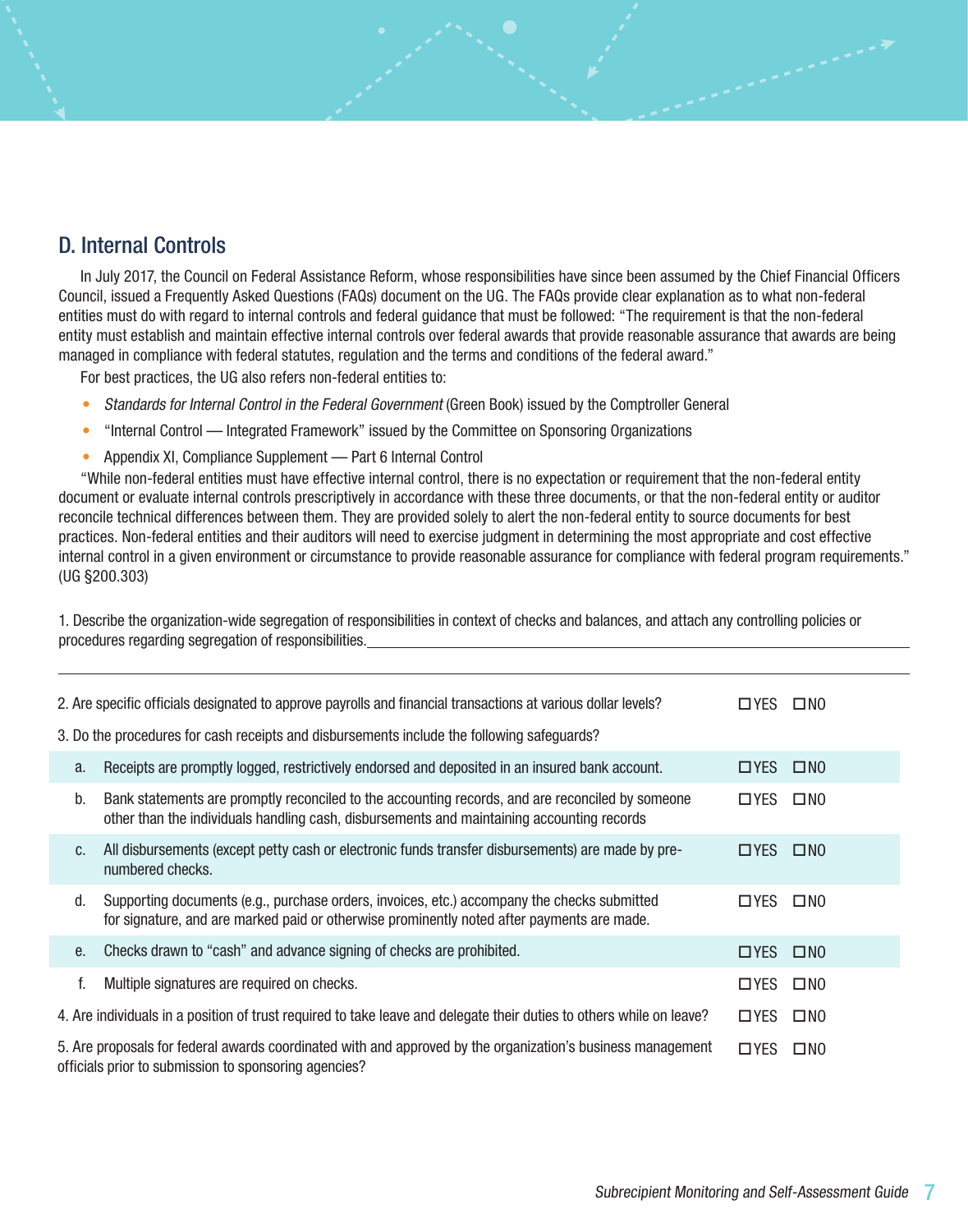#### E. Accounting

The state and other non-federal entity's financial management systems must be sufficient to permit:

- preparation of reports required by general and program-specific terms and conditions; and
- tracing of funds to a level of expenditures adequate to establish that such funds have been used according to the federal statutes, regulations, and its terms and conditions (UG §200.302).

In monitoring financial management systems, it is important to examine whether the non-federal entities' records are documented in compliance with federal statutes, regulations and the award's terms and conditions.

1. Does the organization have written accounting policies and procedures to assure uniform practice in the following areas?

| a.                                                                                                                                                                                         | Procurement                                                                                                                                       | $\Box$ YES $\Box$ NO |              |               |
|--------------------------------------------------------------------------------------------------------------------------------------------------------------------------------------------|---------------------------------------------------------------------------------------------------------------------------------------------------|----------------------|--------------|---------------|
| b.                                                                                                                                                                                         | Contract administration                                                                                                                           | $\Box$ YES           | $\square$ NO |               |
| C.                                                                                                                                                                                         | Payroll                                                                                                                                           | □YES □NO             |              |               |
| d.                                                                                                                                                                                         | Records to justify costs of salaries and wages                                                                                                    | $\Box$ YES           | $\square$ NO |               |
| е.                                                                                                                                                                                         | Inventory                                                                                                                                         | □YES □NO             |              |               |
| f.                                                                                                                                                                                         | Vendor payments                                                                                                                                   | $\Box$ YES           | $\square$ NO |               |
| g.                                                                                                                                                                                         | <b>Federal draws</b>                                                                                                                              | □YES □NO             |              |               |
| h.                                                                                                                                                                                         | Grants budgeting and accounting                                                                                                                   | $\Box$ YES           | $\square$ NO |               |
| İ.                                                                                                                                                                                         | Cash management                                                                                                                                   | □YES □NO             |              |               |
| J.                                                                                                                                                                                         | Audit resolution                                                                                                                                  | $\Box$ YES           | $\square$ NO |               |
| k.                                                                                                                                                                                         | Cash receipts                                                                                                                                     | $\Box$ YES           | $\square$ NO |               |
| I.                                                                                                                                                                                         | <b>Disbursements</b>                                                                                                                              | $\Box$ YES           | $\square$ NO |               |
| m.                                                                                                                                                                                         | Records retention                                                                                                                                 | □YES □NO             |              |               |
|                                                                                                                                                                                            | 2. Does the organization use the same policies and procedures for accounting for, and expending, federal funds<br>as it does for its state funds? | $\Box$ YES           | $\square$ NO | $\square$ N/A |
| 3. Are all appropriate accounting staff trained on current federal policies, procedures and instructions on<br>$\Box$ YES<br>$\square$ NO<br>accounting for, and expending, federal funds? |                                                                                                                                                   |                      |              |               |

4. What accounting system does the non-federal entity use (e.g., QuickBooks, Visual Bookkeeper, Socrates Media, Peachtree or a custom proprietary system)?

5. Which accounting basis is by the non-federal entity (check one)?

 $\Box$  Cash basis  $\Box$  Accrual basis  $\Box$  Modified accrual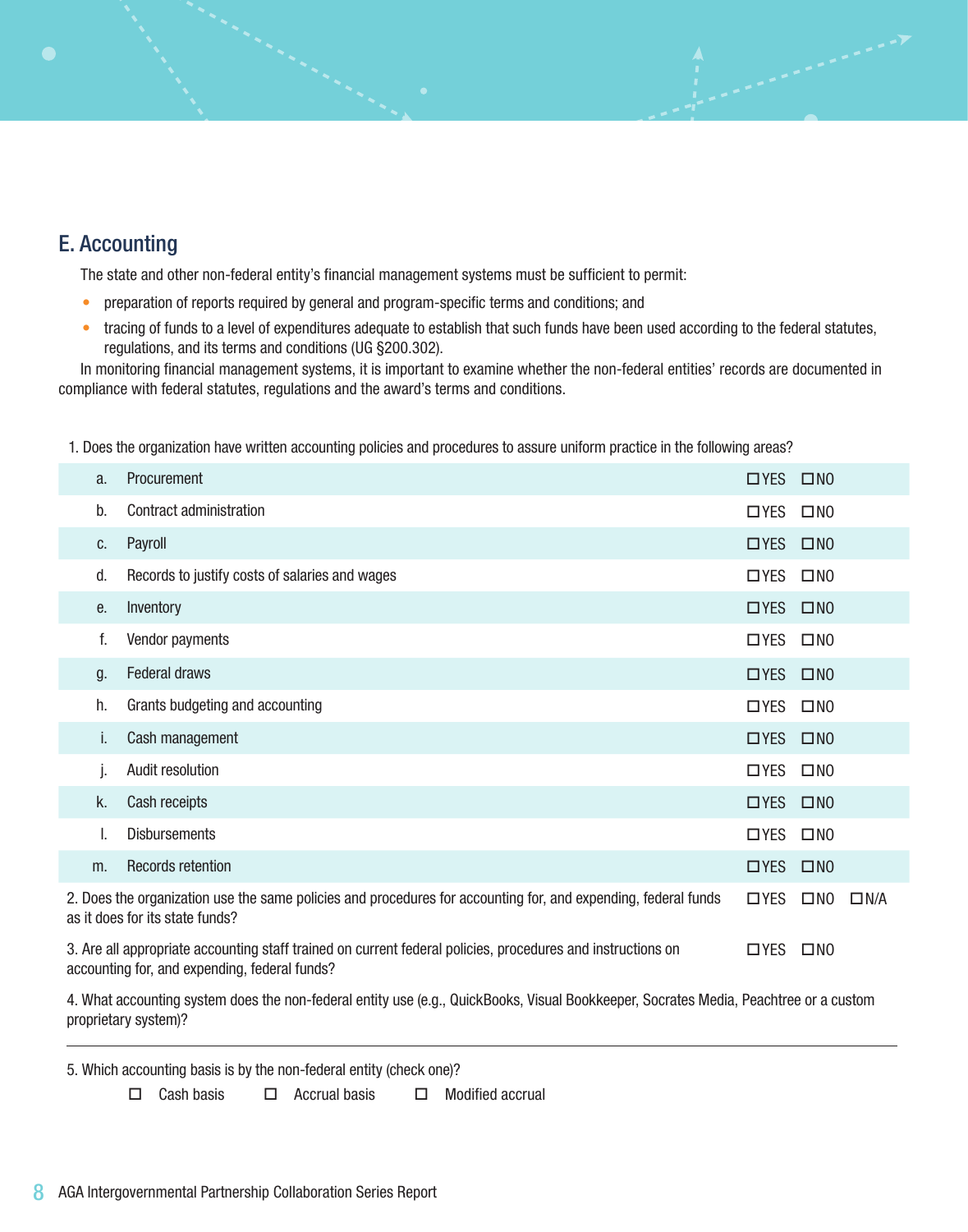| 6. To ensure open invoices and amounts for goods and services received are properly accrued, recorded or<br>$\Box$ YES $\Box$ NO<br>controlled, does the non-federal entity use checklists for statement-closing procedures? |                                                                                                                                                       |                      |              |  |  |
|------------------------------------------------------------------------------------------------------------------------------------------------------------------------------------------------------------------------------|-------------------------------------------------------------------------------------------------------------------------------------------------------|----------------------|--------------|--|--|
|                                                                                                                                                                                                                              | 7. How are federal funds identified and tracked in the accounting system?                                                                             |                      |              |  |  |
|                                                                                                                                                                                                                              | 8. Are sources of non-federal funds identified and tracked in the accounting system?                                                                  | $\Box$ YES           | $\square$ NO |  |  |
|                                                                                                                                                                                                                              | 9. Does the non-federal entity use a chart of accounts and accounting manual?                                                                         | $\Box$ YES $\Box$ NO |              |  |  |
|                                                                                                                                                                                                                              | 10. For each federal grant, does the accounting system provide information on the following?                                                          |                      |              |  |  |
| a.                                                                                                                                                                                                                           | Authorizations                                                                                                                                        | $\Box$ YES           | $\square$ NO |  |  |
| b.                                                                                                                                                                                                                           | Obligations                                                                                                                                           | $\Box$ YES           | $\square$ NO |  |  |
| c.                                                                                                                                                                                                                           | Funds received                                                                                                                                        | $\Box$ YES           | $\square$ NO |  |  |
| d.                                                                                                                                                                                                                           | Program income                                                                                                                                        | $\Box$ YES           | $\square$ NO |  |  |
| e.                                                                                                                                                                                                                           | <b>Subawards</b>                                                                                                                                      | $\Box$ YES           | $\square$ NO |  |  |
| f.                                                                                                                                                                                                                           | Outlays                                                                                                                                               | $\Box$ YES           | $\square$ NO |  |  |
| g.                                                                                                                                                                                                                           | <b>Unobligated balances</b><br>$\Box$ YES<br>$\square$ NO                                                                                             |                      |              |  |  |
|                                                                                                                                                                                                                              | 11. Are obligations recorded by:                                                                                                                      |                      |              |  |  |
| a.                                                                                                                                                                                                                           | <b>Funding source</b>                                                                                                                                 | $\Box$ YES           | $\square$ NO |  |  |
| b.                                                                                                                                                                                                                           | Object code                                                                                                                                           | $\Box$ YES           | $\square$ NO |  |  |
|                                                                                                                                                                                                                              | 12. Does to accounting system allow for the liquidation of prior-year obligations?                                                                    | $\Box$ YES           | $\square$ NO |  |  |
|                                                                                                                                                                                                                              | If NO, what is the subrecipient's policy for the liquidation of prior-year obligations?                                                               |                      |              |  |  |
|                                                                                                                                                                                                                              | 13. Are accounting records supported by source documentation (e.g., canceled checks, paid bills, payrolls,<br>contract and subaward documents, etc.)? | $\square$ YES        | $\square$ NO |  |  |
|                                                                                                                                                                                                                              | 14. Are payment vouchers identified by:                                                                                                               |                      |              |  |  |
| a.                                                                                                                                                                                                                           | <b>Grant number</b>                                                                                                                                   | $\Box$ YES           | $\square$ NO |  |  |
| b.                                                                                                                                                                                                                           | <b>Expense classification</b>                                                                                                                         | $\Box$ YES           | $\square$ NO |  |  |
| c.                                                                                                                                                                                                                           | <b>Funding source</b>                                                                                                                                 | $\square$ YES        | $\square$ NO |  |  |
| d.                                                                                                                                                                                                                           | <b>Transaction date</b>                                                                                                                               | $\Box$ YES           | $\square$ NO |  |  |
|                                                                                                                                                                                                                              | 15. Are purchasing and payment functions separate?                                                                                                    | $\Box$ YES           | $\square$ NO |  |  |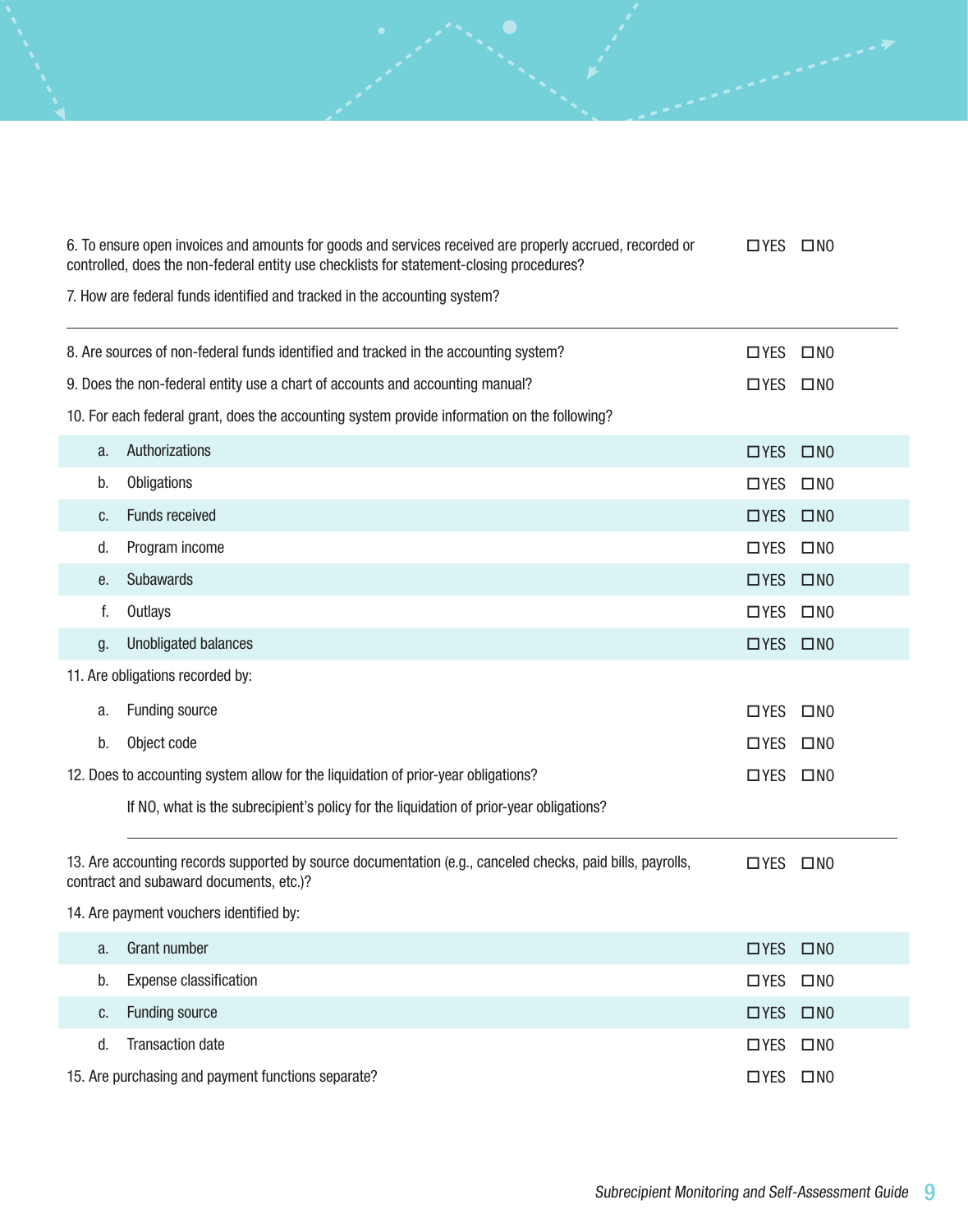16. Do accounting staff review the following items prior to entry into the system:

| a.                                                                                                                                                                                                                                                           | Authorizations                                                                                                                                                                  | $\Box$ YES $\Box$ NO |              |  |  |
|--------------------------------------------------------------------------------------------------------------------------------------------------------------------------------------------------------------------------------------------------------------|---------------------------------------------------------------------------------------------------------------------------------------------------------------------------------|----------------------|--------------|--|--|
| b.                                                                                                                                                                                                                                                           | Purchase orders                                                                                                                                                                 | $\Box$ YES           | $\square$ NO |  |  |
| C.                                                                                                                                                                                                                                                           | Payments                                                                                                                                                                        | $\Box$ YES $\Box$ NO |              |  |  |
|                                                                                                                                                                                                                                                              | 17. Are there controls to preclude:                                                                                                                                             |                      |              |  |  |
| a.                                                                                                                                                                                                                                                           | Over-obligation                                                                                                                                                                 | $\Box$ YES           | $\square$ NO |  |  |
| b.                                                                                                                                                                                                                                                           | Under- or overstatement of unliquidated obligations                                                                                                                             | $\Box$ YES           | $\square$ NO |  |  |
| C.                                                                                                                                                                                                                                                           | Duplicate payments                                                                                                                                                              | $\Box$ YES           | $\square$ NO |  |  |
| d.                                                                                                                                                                                                                                                           | Inappropriate charges to grants                                                                                                                                                 | $\Box$ YES           | $\square$ NO |  |  |
|                                                                                                                                                                                                                                                              | 18. Are all reports prepared on the same basis as the accounting system?                                                                                                        | $\Box$ YES           | $\square$ NO |  |  |
|                                                                                                                                                                                                                                                              | F. Program Income                                                                                                                                                               |                      |              |  |  |
| Does the non-federal entity have effective control over, and accountability for, all funds, property and other assets? The non-federal<br>entity must adequately safeguard all assets and assure they are used solely for authorized purposes (UG §200.302). |                                                                                                                                                                                 |                      |              |  |  |
|                                                                                                                                                                                                                                                              |                                                                                                                                                                                 |                      |              |  |  |
|                                                                                                                                                                                                                                                              | 1. Is program income deposited daily?                                                                                                                                           | $\Box$ YES           | $\square$ NO |  |  |
|                                                                                                                                                                                                                                                              | If NO, how often is it deposited?                                                                                                                                               |                      |              |  |  |
|                                                                                                                                                                                                                                                              | 2. Does the non-federal entity have policies and procedures to ensure that the time elapsing between the<br>transfer of funds and the disbursement of those funds is minimized? | $\Box$ YES           | $\square$ NO |  |  |

4. Are bank statements reviewed and reconciled by someone other than the person who disburses funds from the account? OYES ONO 5. Are bank statements reconciled at least monthly?  $\Box$  YES  $\Box$  NO 6. Are paid checks examined for date, name cancellation and endorsements at the time the reconciliation is prepared? OYES ONO 7. Are vouchers or supporting documents identified by grant, number, date and expense classification?  $\Box$  YES  $\Box$  NO 8. Are checks submitted for signature accompanied by supporting documents?  $\Box$  YES  $\Box$  NO 9. Are supporting documents canceled to prevent reuse? YES NO 10. Are invoices or vouchers approved in advance by authorized officials?  $\square$  YES  $\square$  NO 11. Are voided checks properly canceled and retained for future examination?  $\square$  YES  $\square$  NO

10 AGA Intergovernmental Partnership Collaboration Series Report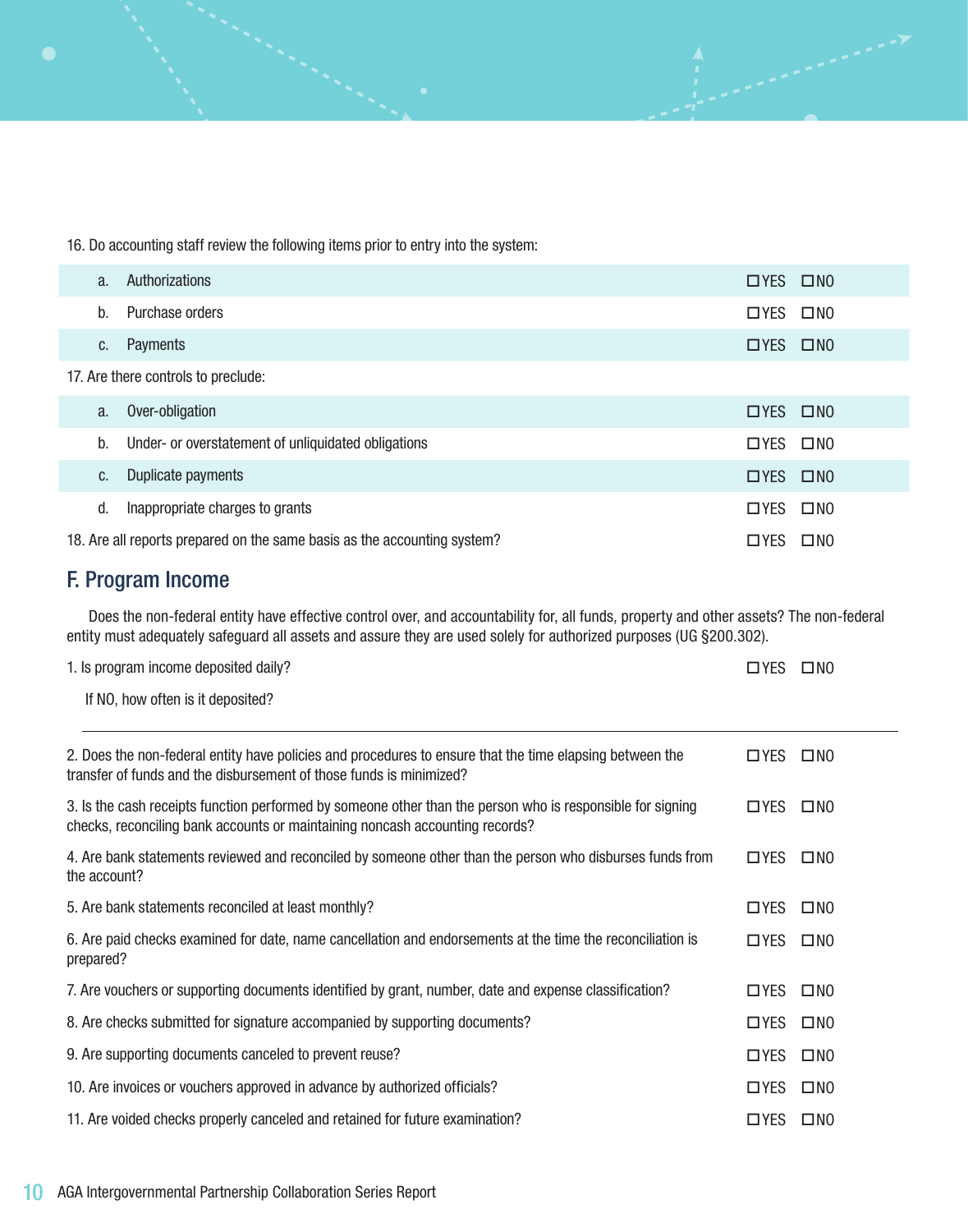| 12. Are blank checks secured?                                                                                                    |                      | $\square$ NO |
|----------------------------------------------------------------------------------------------------------------------------------|----------------------|--------------|
| 13. Is the practice of drawing cash payable to "cash" or "bearer" prohibited?                                                    | $\Box$ YES           | $\square$ NO |
| 14. Are procedures in place to prevent checks from being issued on verbal authority?                                             | □YES                 | $\square$ NO |
| 15. Are blank checks and credit cards secured in a locked drawer or cabinet?                                                     | □ YES                | $\square$ NO |
| 16. For credit cards:                                                                                                            |                      |              |
| Does the bank provide the subrecipient with a list of credit-card users?<br>a.                                                   | $\Box$ YES $\Box$ NO |              |
| Are the balances of credit cards capped?<br>b.                                                                                   | $\Box$ YES           | $\square$ NO |
| Were all credit cards used for business purchases?<br>C.                                                                         | $\Box$ YES           | $\square$ NO |
| If NO, have reimbursements been made?                                                                                            | $\Box$ YES           | $\square$ NO |
| 17. Are employees prohibited from having custody of any unrecorded cash or negotiable instruments of the non-<br>federal entity? | □ YES                | $\square$ NO |

#### G. Audit Requirements

A non-federal entity that expends (as opposed to receives) \$750,000 or more in federal awards during the non-federal entity's fiscal year must have a single or program-specific audit conducted for that year (UG §200.501). The auditee must:

- procure or otherwise arrange for the audit required (UG §200.509) and ensure that it is properly performed and submitted when due (UG §200.512);
- prepare appropriate financial statements, including the schedule of expenditures of federal awards (UG §200.510);
- promptly follow up and take corrective action on audit findings, including preparation of a summary schedule of prior audit findings and a corrective action plan (UG §200.511);
- provide the auditor with access to personnel, accounts, books, records, supporting documentation, and other information as needed for the auditor to perform the audit (UG §200.508).

| 1. Was the subrecipient required to obtain a single audit for its most recently completed fiscal year?<br>$\square$ YES |                                                                                                                                    |            | $\square$ NO |
|-------------------------------------------------------------------------------------------------------------------------|------------------------------------------------------------------------------------------------------------------------------------|------------|--------------|
| If YES,                                                                                                                 |                                                                                                                                    |            |              |
| a.                                                                                                                      | Did the subrecipient obtain the required audit?                                                                                    | $\Box$ YES | $\square$ NO |
| b.                                                                                                                      | Did the reviewer obtain the subrecipients' audit?                                                                                  | □YES       | $\square$ NO |
|                                                                                                                         | 2. Were audit reports free of findings?                                                                                            | □ YES      | $\square$ NO |
|                                                                                                                         | 3. Has the subrecipient assigned any individual or office the responsibility for resolving audit findings and<br>questioned costs? | □ YES      | $\square$ NO |

If YES, who or what office?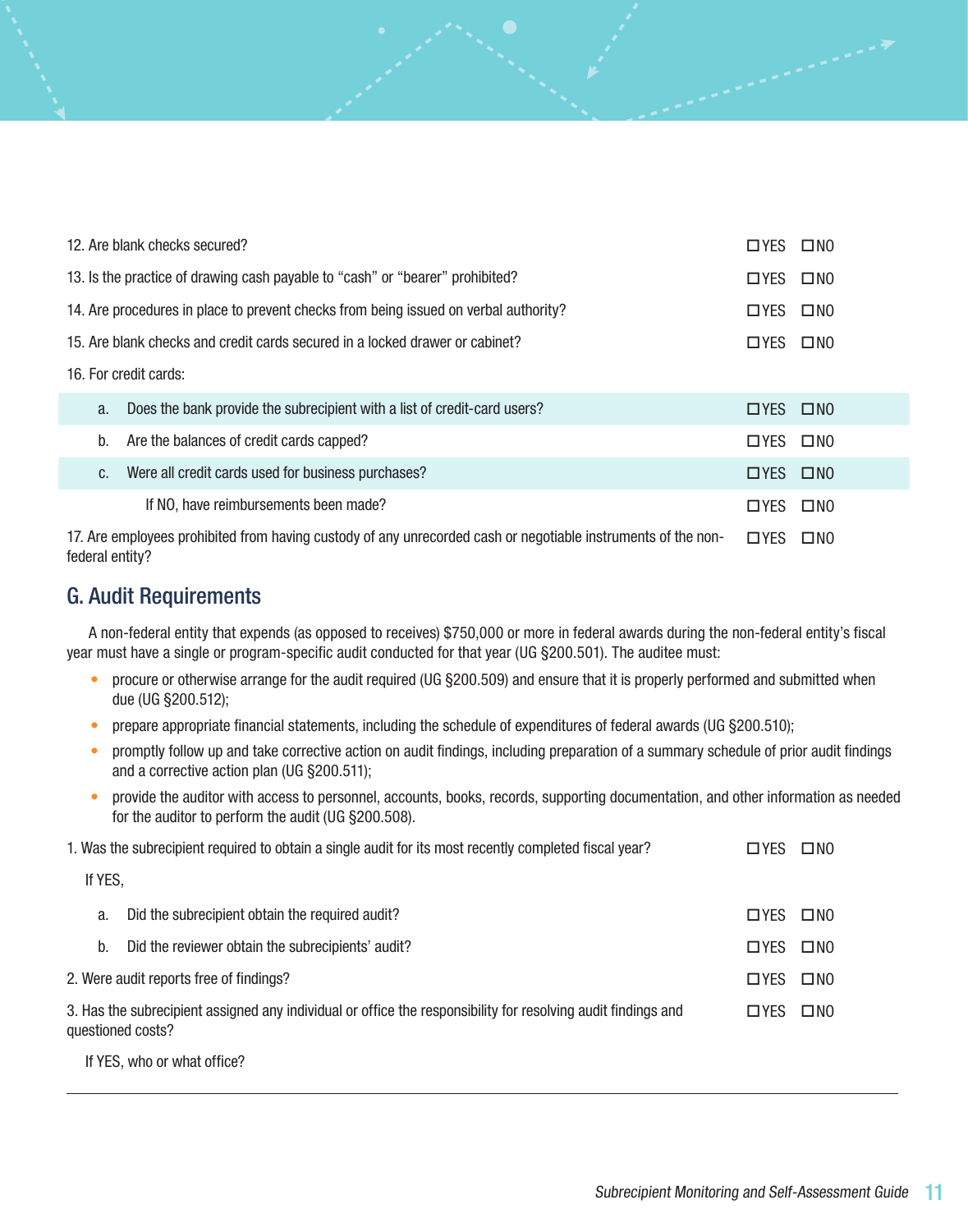|         | 4. Did the subrecipient submit a timely response to the audit, including a plan for correcting any conditions<br>reported in sustained findings? | $\Box$ YES    | $\square$ NO |  |  |  |
|---------|--------------------------------------------------------------------------------------------------------------------------------------------------|---------------|--------------|--|--|--|
|         | 5. Were audit reports free of questioned costs?                                                                                                  |               |              |  |  |  |
|         | If NO,                                                                                                                                           |               |              |  |  |  |
| a.      | Were any questioned costs allowed?                                                                                                               | $\square$ YES | $\square$ NO |  |  |  |
| b.      | For questioned costs not allowed, did the subrecipient remit payment within the negotiated time?                                                 | □ YES         | $\square$ NO |  |  |  |
|         | 6. Was a corrective action plan required?                                                                                                        | $\square$ YES | $\square$ NO |  |  |  |
| If YES, |                                                                                                                                                  |               |              |  |  |  |
| a.      | Did the subrecipient's plan call for submission of progress reports?                                                                             | $\square$ YES | $\square$ NO |  |  |  |
|         | If YES, did the subrecipient submit them as required?                                                                                            | $\square$ YES | $\square$ NO |  |  |  |
| b.      | Does the subrecipient maintain records detailing the implementation of its corrective action plan?                                               | $\Box$ YES    | $\square$ NO |  |  |  |
|         | If NO, why not?                                                                                                                                  |               |              |  |  |  |
| C.      | Do the subrecipient's records and/or observable evidence support its claims to have implemented its<br>corrective action plan?                   | $\Box$ YES    | $\square$ NO |  |  |  |
|         | If NO, why not?                                                                                                                                  |               |              |  |  |  |
|         | 7. Have additional on-site reviews or audits other than single audits been conducted on the subrecipient?                                        | $\Box$ YES    | $\square$ NO |  |  |  |
|         | If YES, did these inspections disclose the continued presence of deficiencies the subrecipient had reported                                      | $\Box$ YES    | $\square$ NO |  |  |  |

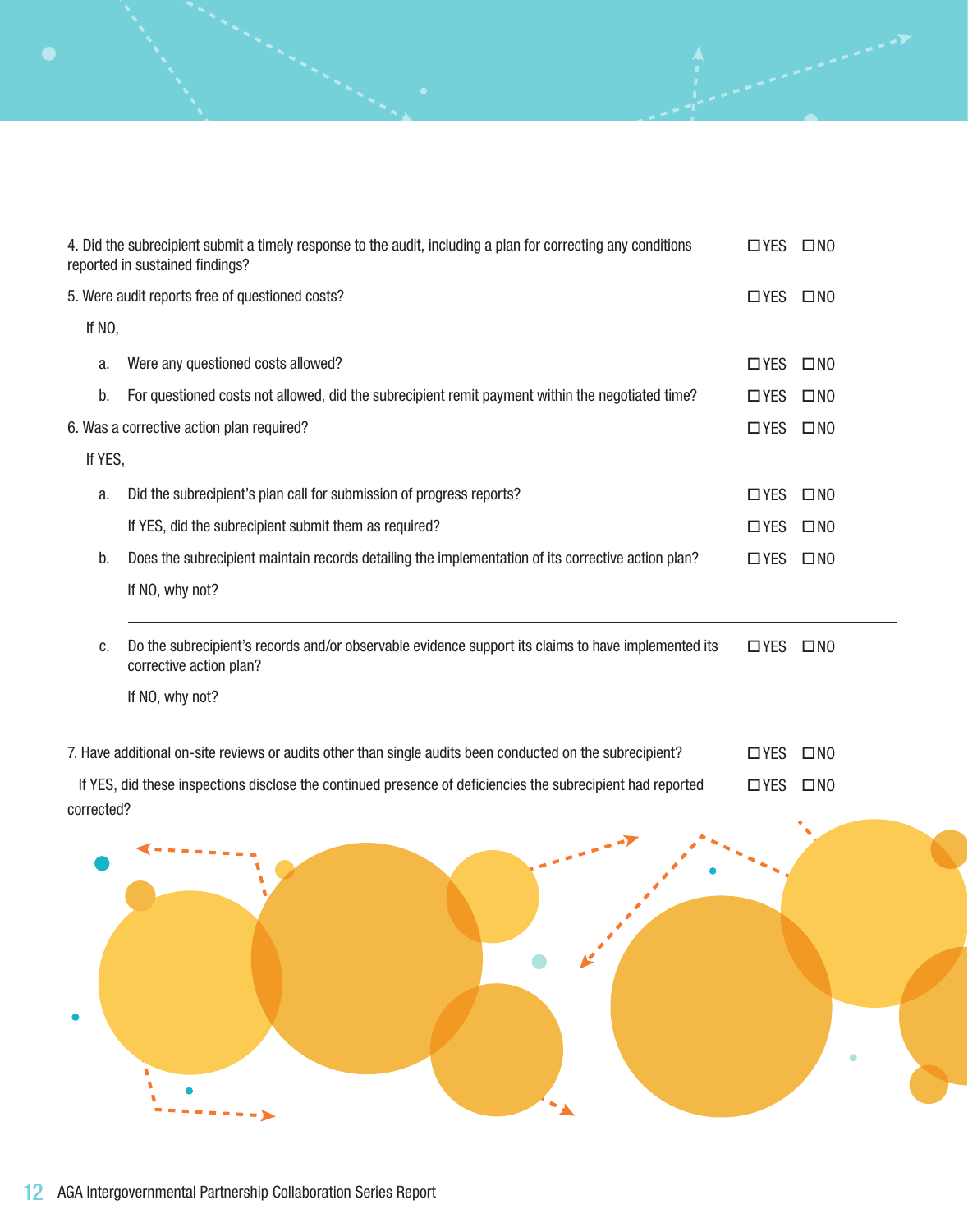#### H. Record Retention and Access

Financial records, supporting documents, statistical records and all other non-federal entity records pertinent to a federal award must be retained for a period of three years from the date of submission of the final expenditure report. Alternatively, for federal awards renewed quarterly or annually, they must be retained from the date of the submission of the quarterly or annual financial report, respectively, as reported to the federal awarding agency or pass-through entity in the case of a subrecipient. Federal awarding agencies and pass-through entities must not impose any other record retention requirements upon non-federal entities (UG§ 200.333).

The federal awarding agency, inspectors general, the comptroller general of the United States, and the pass-through entity (or any authorized representatives) must have the right of access to any documents, papers or other records of the non-federal entity pertinent to the federal award for audits, examinations, excerpts and transcripts. This right also includes timely and reasonable access to the nonfederal entity's personnel for discussion related to such documents (UG§ 200.336).

1. Identify the types of organization-level policies and procedures governing the retention of records:

- $\Box$  Fiscal record retention
- $\Box$  Programmatic record retention policy
- $\Box$  A single policy for the retention of all record types

2. Do subrecipient's policies meet federal retention requirements for:

| а. | general retention requirements (three years from the final expenditure report, the quarterly or annual<br>financial report or other action, whichever is later)?                                                                               | □ YES    | $\square$ NO |
|----|------------------------------------------------------------------------------------------------------------------------------------------------------------------------------------------------------------------------------------------------|----------|--------------|
| b. | real property and equipment (three years after final disposition)?                                                                                                                                                                             | □ YES    | $\square$ NO |
|    | 3. Has the subrecipient retained all records related to litigation, claims or audits started before the expiration of<br>all) Cneakt noiths land has hey head and ever forminit timure no emish in its initial alle litnu hoiren regu-egrified | □YES □NO |              |

the three-year period until all litigation, claims or audit findings have been resolved and final action taken? (UG §200.333)

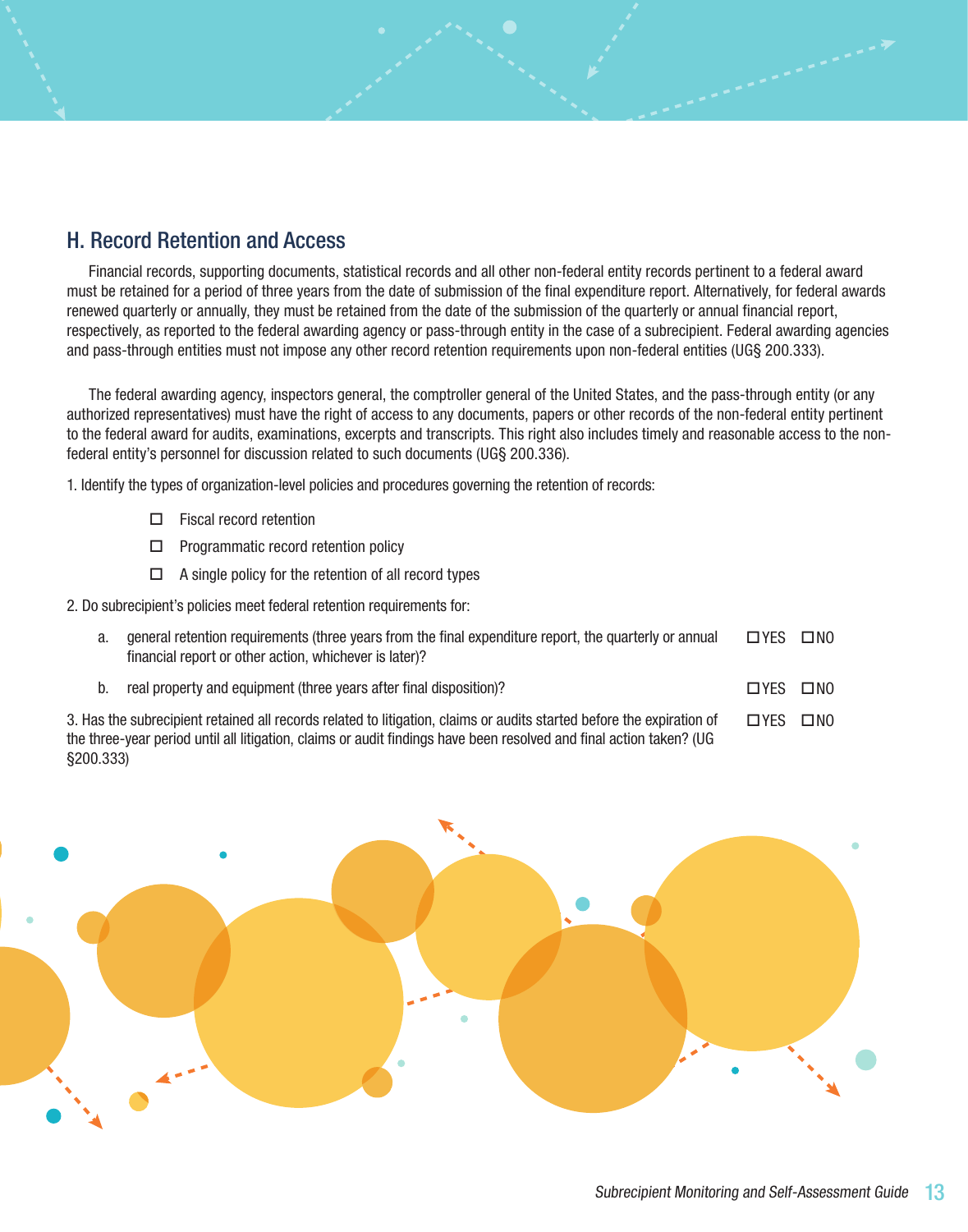# COMPLIANCE AND PROGRAMMATIC REQUIREMENTS

Pass-through entities should assess a subrecipient's compliance with programmatic requirements and monitor those requirements posing the greatest risk for non-compliance. A specific reference to the UG is identified as a way of providing a context for conducting compliance and monitoring activities.

| 1. Is the organization's management aware of the regulations and policies governing the award (e.g., the UG,<br>program regulations, manuals, etc.)? (UG §200.300)                                           | <b>TIYES</b> | $\square$ NO |
|--------------------------------------------------------------------------------------------------------------------------------------------------------------------------------------------------------------|--------------|--------------|
| 2. Does the organization have procedures to monitor the performance of federally supported projects to<br>determine whether adequate progress is being made in meeting the project objectives? (UG §200.301) | <b>TIYES</b> | $\square$ NO |

# PROGRAM BUDGETING AND FINANCE

This section addresses program budgeting and finance, including matching requirements and the treatment of program income.

#### A. Budget Formation and Administration

| 1. Does the subrecipient have an operating budget for each of its grants? (UG §200.302) | $\Box$ YES $\Box$ NO |  |
|-----------------------------------------------------------------------------------------|----------------------|--|
|                                                                                         |                      |  |

2. Who are the key people responsible for developing and reviewing the budget(s) for the subrecipient? Names and titles:

| 3. Do the budgetary estimates of revenues and expenditures consider trends established in recently completed<br>budget periods and general economic conditions? |                                                                                                                                                       |            | <b>NO</b>    |
|-----------------------------------------------------------------------------------------------------------------------------------------------------------------|-------------------------------------------------------------------------------------------------------------------------------------------------------|------------|--------------|
|                                                                                                                                                                 | 4. Does the organization have fiscal controls that result in (UG §200.303):                                                                           |            |              |
| a.                                                                                                                                                              | control of expenditures within the approved operating budget?                                                                                         | □YES       | $\Box$ NO    |
| b.                                                                                                                                                              | management review and approval prior to issuing budget amendments or incurring obligations or<br>expenditures that deviate from the operating budget? | □YES       | $\square$ NO |
| 5. Is there timely, periodic financial reporting to management that permits (UG §200.308):                                                                      |                                                                                                                                                       |            |              |
| a.                                                                                                                                                              | comparison of actual expenditures with the budget for the same period?                                                                                | □ YES      | $\square$ NO |
| b.                                                                                                                                                              | comparison of revenue estimates with actual revenue (including program income, if applicable) for the<br>same period?                                 | $\Box$ YES | $\square$ NO |

l l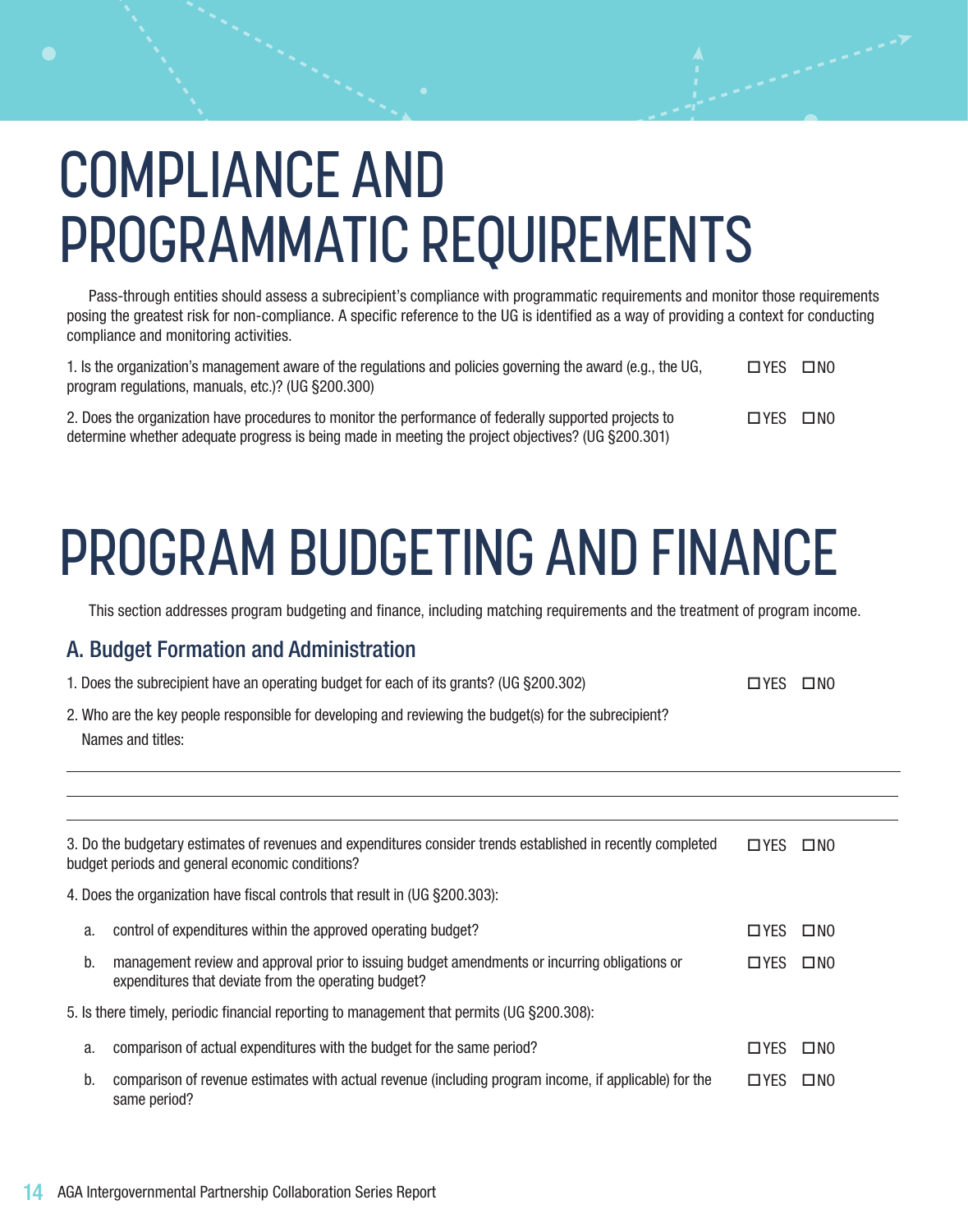| 6. Is the responsibility for maintaining budget control established at all appropriate levels?                       | $\Box$ YES    | $\square$ NO |            |
|----------------------------------------------------------------------------------------------------------------------|---------------|--------------|------------|
| 7. What steps would be taken if projected revenues were insufficient to cover actual expenditures?                   |               |              |            |
|                                                                                                                      |               |              |            |
| 8. Are line item costs for the subaward consistent with the budget approved by its awarding agency?                  | $\square$ YES | $\square$ NO | $\Box N/A$ |
| 9. Does the subaward have an established policy/threshold related to moving expenditures between cost<br>categories? | $\square$ YES | $\square$ NO |            |
| If YES, did the subrecipient stay within the threshold for each cost category?                                       | $\Box$ YES    | $\square$ NO |            |
| 10. Were there expenditures recorded in cost categories not approved by the program office?                          | $\square$ YFS | $\square$ NO |            |
| 11. Additional comments for this section:                                                                            |               |              |            |

### B. Matching

 $\overline{a}$ 

l,

(UG §200.306) BREAKDOWN OF NON-FEDERAL MATCH FROM OTHER SOURCES FY 20

1. Does the subrecipient have a subaward that requires matching funds?

If NO, skip to Section C. Program Income.

If YES, please list all non-federal sources of funds and the amount received:

| a. | <b>Political subdivisions</b>                              |                                       | \$ |
|----|------------------------------------------------------------|---------------------------------------|----|
| b. | Transfers from other entities                              |                                       | \$ |
| C. | Non-federal cooperative agreements (certified expeditures) |                                       | \$ |
| d. | Establishment projects                                     |                                       | \$ |
| е. | <b>Construction projects</b>                               |                                       | \$ |
| f. | Gifts and bequeaths                                        |                                       | \$ |
| g. | Additional sources (e.g., set-aside)                       |                                       | \$ |
| h. | Third party in-kind                                        |                                       | \$ |
|    |                                                            | Total non-federal revenue funds (a-h) | S  |
|    | Additional comments for this section:                      |                                       |    |

 $\overline{a}$ 

l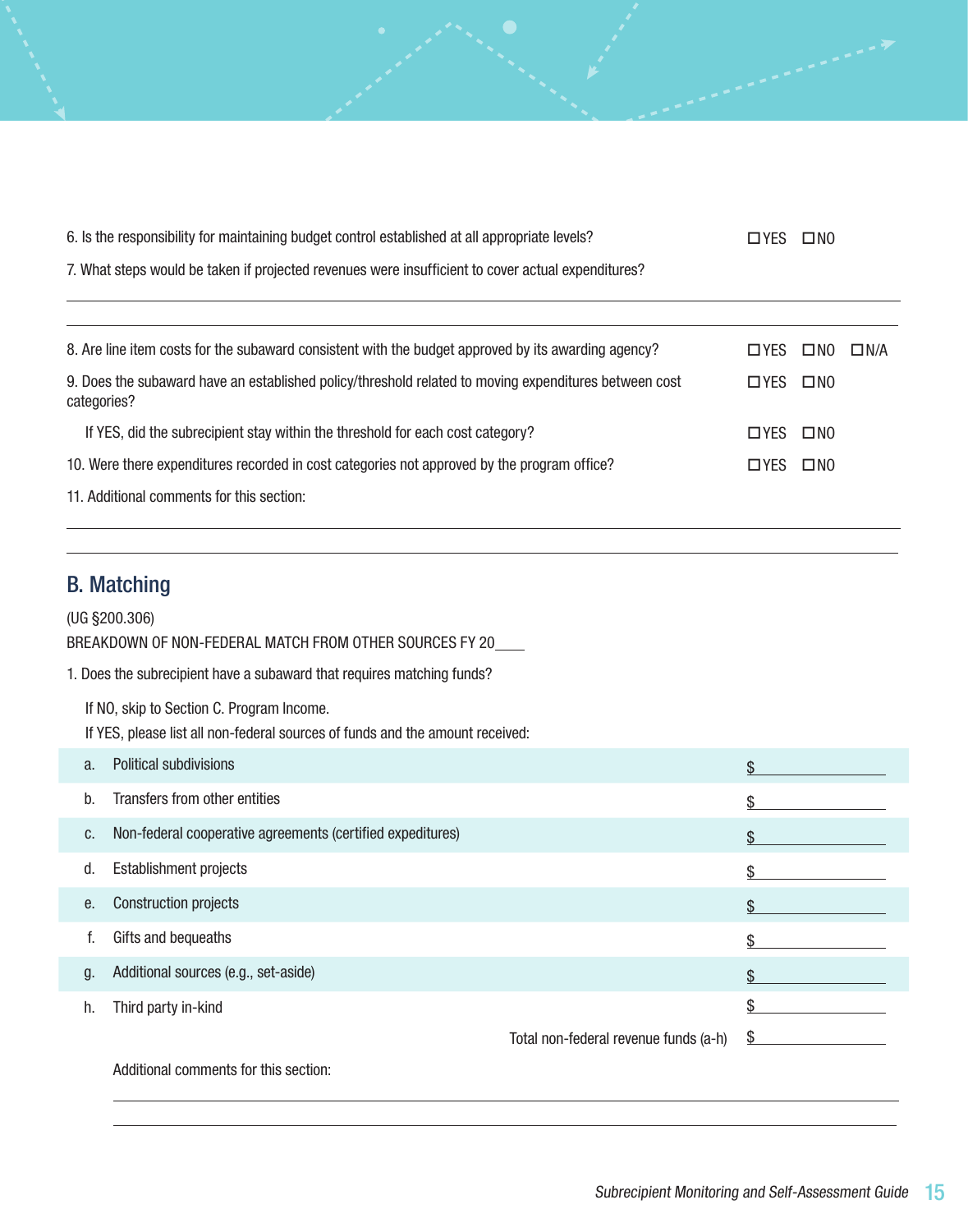### C. Program Income

 $\overline{a}$ 

| Non-federal entities are encouraged to earn income to defray program costs, where appropriate. (UG §200.307) |  |  |
|--------------------------------------------------------------------------------------------------------------|--|--|
|                                                                                                              |  |  |

| 1. Does the subrecipient receive program income as the result of activities of federal programs? | □YES □NO |  |
|--------------------------------------------------------------------------------------------------|----------|--|
|--------------------------------------------------------------------------------------------------|----------|--|

 $\overline{a}$ 

If NO, do not respond to this section; skip to CROSS-CUTTING ISSUES.

If YES, identify the programs and activities that generate program income.

| 2. Does appropriate staff know how program income should be reported when using the deduction and addition<br>alternatives?   | $\Box$ YES    | $\square$ NO |            |
|-------------------------------------------------------------------------------------------------------------------------------|---------------|--------------|------------|
| 3. Does the subrecipient have written policies and procedures on the receipt and obligation/expenditure of<br>program income? | $\Box$ YES    | $\square$ NO |            |
| 4. Is an individual assigned the responsibility for the receipt of program income funds?                                      | $\square$ YES | $\square$ NO |            |
| 5. Is an individual assigned the responsibility for the obligation of program income funds?                                   | $\Box$ YES    | $\square$ NO |            |
| 6. Are the individuals listed in response to questions No. 4 and 5 different people?                                          | $\Box$ YES    | $\square$ NO | $\Box N/A$ |
| 7. Do the subrecipient's policies and procedures assure that program income is obligated properly?                            | $\Box$ YES    | $\square$ NO |            |
| 8. For the fiscal year(s) under review, provide the dollar amounts for each source of program income.                         |               |              |            |
| <b>DOLLAR AMOUNT</b><br><b>SOURCE OF INCOME</b>                                                                               |               |              |            |
|                                                                                                                               |               |              |            |
|                                                                                                                               |               |              |            |
|                                                                                                                               |               |              |            |
|                                                                                                                               |               |              |            |
|                                                                                                                               |               |              |            |
| 9. Were there any costs incidental to the generation of program income?                                                       | $\Box$ YES    | $\square$ NO |            |
| If YES, were costs deducted from gross income to determine net program income?                                                | $\Box$ YES    | $\square$ NO |            |
| 10. Was any interest earned on any program income received?                                                                   |               |              |            |
| If YES, was that interest added to the program income account that gave rise to that interest income?                         |               |              |            |
| 11. Does the subrecipient have procedures to identify and record program income to the correct accounts?                      | $\Box$ YES    | $\square$ NO |            |
|                                                                                                                               |               |              |            |

12. Was the program income used in accordance with an authorized use?  $\square$  YES  $\square$  NO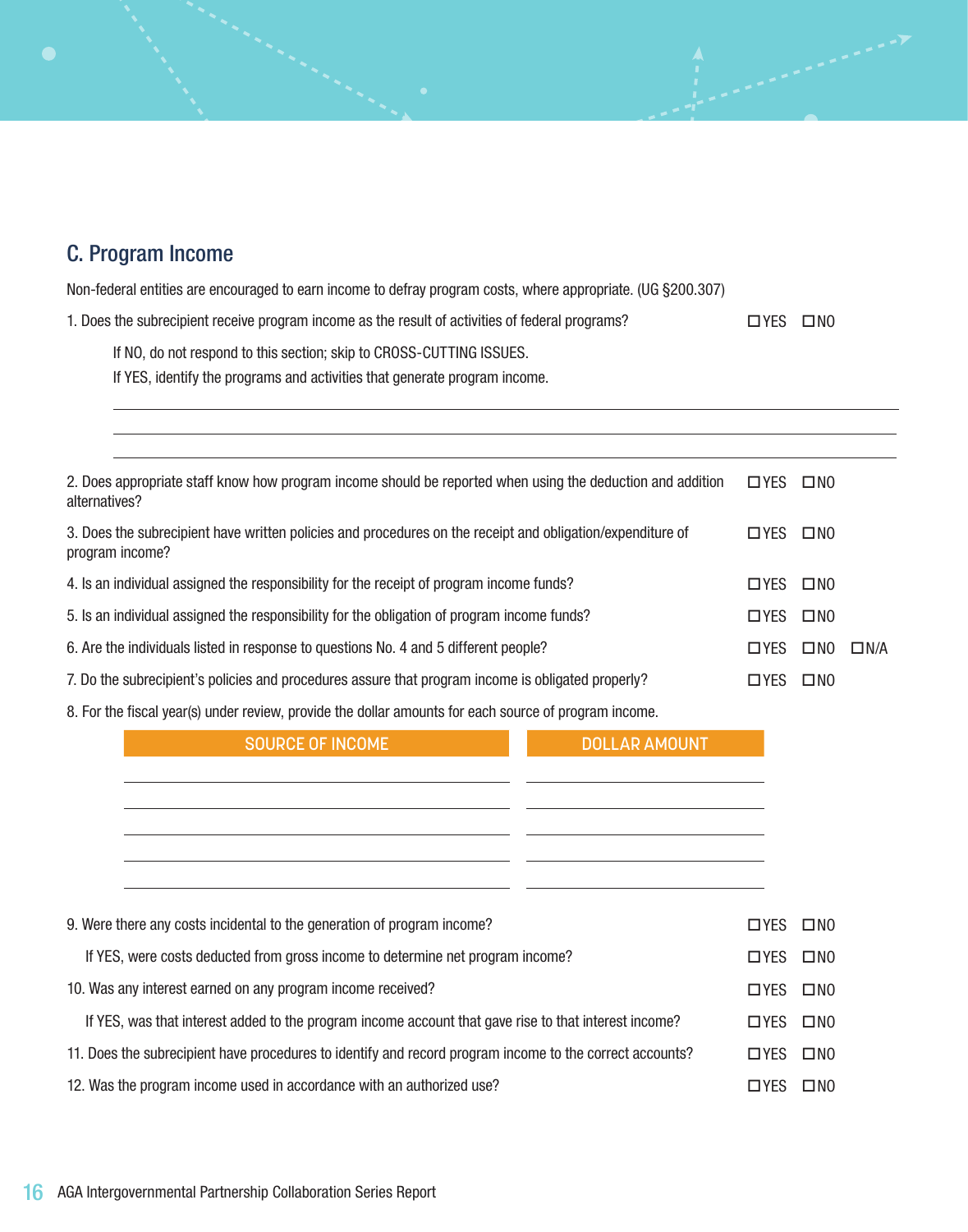| 13. Was program income reported on the financial status reports and Schedule of Expenditure of Federal<br>Awards, or any successor form, for the fiscal year(s) under review?           | <b>TIYES</b>         | $\square$ NO |
|-----------------------------------------------------------------------------------------------------------------------------------------------------------------------------------------|----------------------|--------------|
| 14. If any program income counted toward satisfying the non-federal share requirement for the fiscal year(s)<br>under review, was there prior authorization by the pass-through entity? | $\Box$ YES $\Box$ NO |              |
| 15. Additional comments for this section:                                                                                                                                               |                      |              |



 $\overline{a}$  $\overline{a}$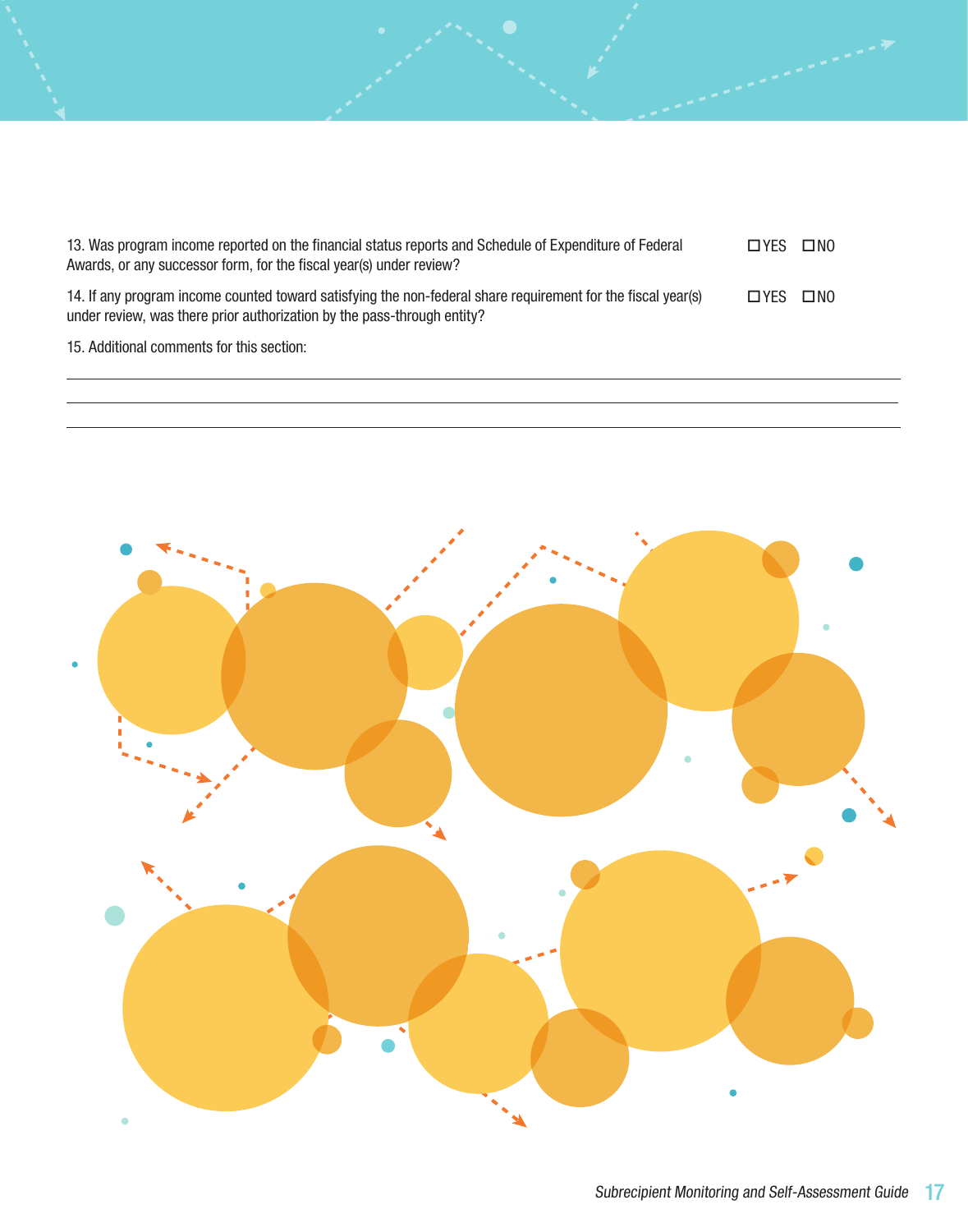# CROSS-CUTTING ISSUES  $\cdot$

### Subpart E - Cost Principles A. Documentation of Personnel Expenses

#### (UG §200.430, 431)

Charges to federal awards for salaries and wages must be based on records that accurately reflect the work performed.

If the answers to questions in this section are YES, it is likely the subrecipient has provided sufficient support or documentation for the work performed; unless the work is performed by nonexempt employees, in which case, the records must indicate the number of hours worked each day. Where a subrecipient's records do not meet the standards contained in this section, the federal government may require personnel activity reports, including prescribed certifications, or equivalent documentation that support the records.

|        | 1. Are there written policies and procedures for the documentation of personnel compensation?                                                                                                                                                                                                                                                                                                                                                                                   | □YES □NO   |              |
|--------|---------------------------------------------------------------------------------------------------------------------------------------------------------------------------------------------------------------------------------------------------------------------------------------------------------------------------------------------------------------------------------------------------------------------------------------------------------------------------------|------------|--------------|
|        | 2. Are the subrecipient's records: :                                                                                                                                                                                                                                                                                                                                                                                                                                            |            |              |
| a.     | supported by a system of internal control that provides reasonable assurance the charges are accurate,<br>allowable and properly allocated?                                                                                                                                                                                                                                                                                                                                     | $\Box$ YES | $\square$ NO |
| b.     | incorporated into the subrecipient's official records?                                                                                                                                                                                                                                                                                                                                                                                                                          | $\Box$ YES | $\square$ NO |
| C.     | reasonably reflective of the total activity for which the employee is compensated?                                                                                                                                                                                                                                                                                                                                                                                              | $\Box$ YES | $\square$ NO |
| d.     | encompassing of both federally assisted and all other activities compensated by the subrecipient on an<br>integrated basis? (Note: Subsidiary records may be used in accordance with the subrecipient's written<br>policies.)                                                                                                                                                                                                                                                   | $\Box$ YES | $\square$ NO |
| е.     | in compliance with established accounting policies and practices of the subrecipient?                                                                                                                                                                                                                                                                                                                                                                                           | $\Box$ YES | $\square$ NO |
| f.     | supportive of the distribution of the employee's salary or wages among specific activities or cost<br>objectives? (Note: This distribution applies whether the employee works on more than one federal<br>award; a federal award and a non-federal award; an indirect cost activity and a direct cost activity; two<br>or more indirect activities which are allocated using different allocation bases; or an unallowable activity<br>and a direct or indirect cost activity.) | $\Box$ YES | $\square$ NO |
| If YES | 3. If budget estimates are used to support personnel expense charges to federal awards, are they used for<br>accrual purposes only?                                                                                                                                                                                                                                                                                                                                             | $\Box$ YES | $\square$ NO |
| a.     | Does the subrecipient's system for establishing estimates produce reasonable approximations of the<br>activity performed?                                                                                                                                                                                                                                                                                                                                                       | $\Box$ YES | $\square$ NO |
| b.     | Are significant changes in the corresponding work activity identified and entered into the records in a<br>timely manner? (Note: Fluctuations of one or two months need not be considered, if the distribution of<br>salaries and wages over the long term is reasonable.)                                                                                                                                                                                                      | $\Box$ YES | $\square$ NO |

issues affecting awards of more than one federal agency or pass-through entity (UG§200.400).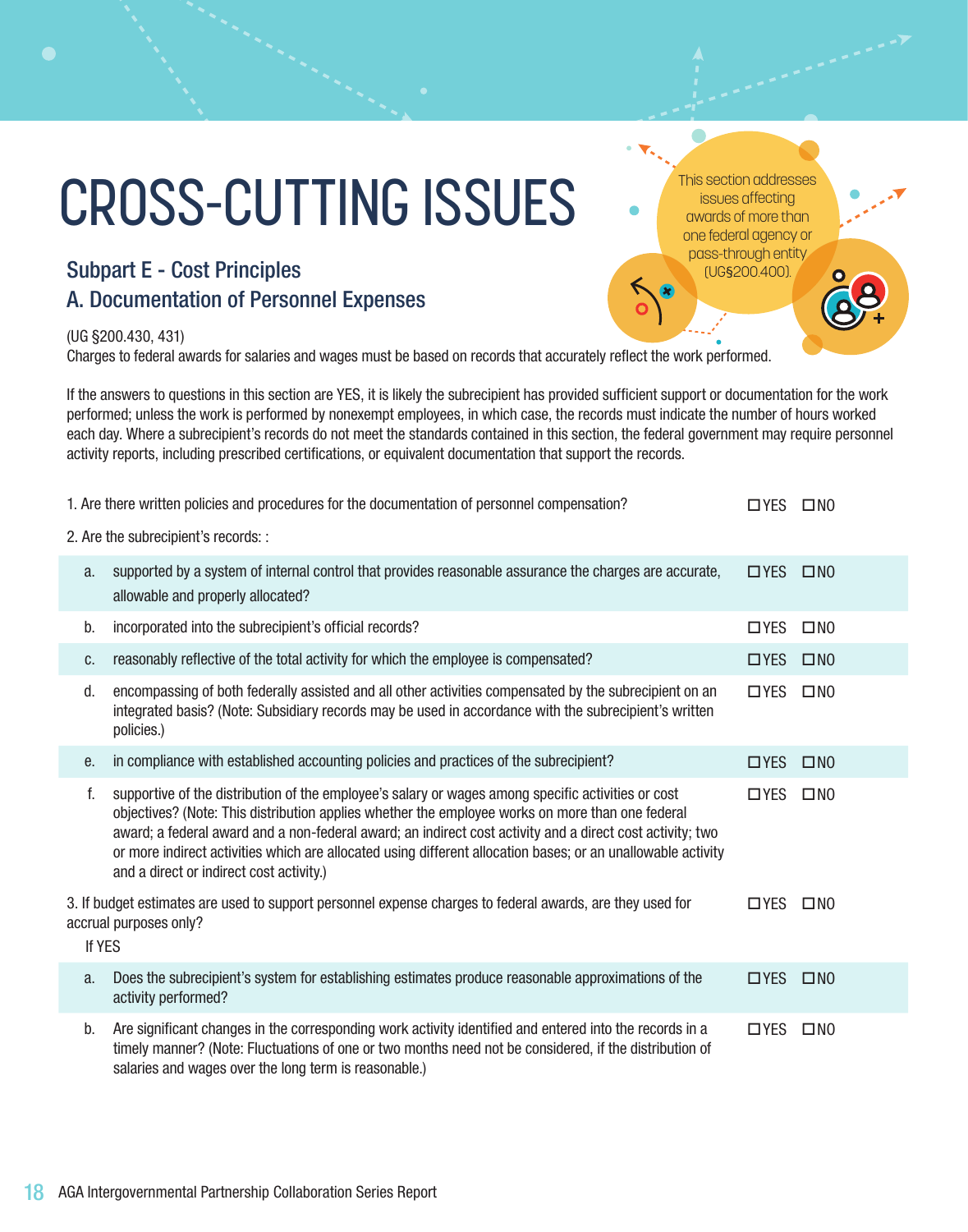| C.      | Does the subrecipient's system of internal controls include processes to review after-the-fact<br>interim changes made to a federal award that was based on budget estimates? (Note: All necessary<br>adjustments must be made so that the amounts charged to the federal award reasonably reflect actual<br>effort expended on the award.)                                                                                                                                                                                                                          | □YES □NO   |              |                          |
|---------|----------------------------------------------------------------------------------------------------------------------------------------------------------------------------------------------------------------------------------------------------------------------------------------------------------------------------------------------------------------------------------------------------------------------------------------------------------------------------------------------------------------------------------------------------------------------|------------|--------------|--------------------------|
|         | 4. If an activity does not constitute a full workload, do records reflect categories of activities expressed as a<br>percentage distribution of total activities? (Note: Because practices vary, records may reflect categories of<br>activities expressed as a percentage of the total, particularly for institutions of higher education. Further, a<br>precise assessment of factors, such as teaching, research, service and administration, may not be possible, nor<br>is it expected, when recording wages charged to federal awards for these institutions,) | $\Box$ YES | $\square$ NO |                          |
|         | 5. Are salaries and wages of employees used in meeting cost-sharing or matching requirements on federal<br>awards supported in the same manner as those claimed for reimbursement?                                                                                                                                                                                                                                                                                                                                                                                   | $\Box$ YES | $\square$ NO |                          |
|         | 6. If the subrecipient uses a substitute system for allocating salaries and wages to federal awards, was the<br>substitute system approved by the federal cognizant agency for indirect costs?                                                                                                                                                                                                                                                                                                                                                                       | □YES □NO   |              |                          |
| If YES: | 7. For multiple federal awards of similar purpose or in instances of approved blended funding, does the<br>subrecipient account for the awards' combined use through performance-oriented metrics contained in a<br>performance plan? (UG §200.328)                                                                                                                                                                                                                                                                                                                  | $\Box$ YES | $\square$ NO |                          |
| a.      | Was the performance plan approved in advance by the federal awarding agencies?                                                                                                                                                                                                                                                                                                                                                                                                                                                                                       | $\Box$ YES | $\square$ NO |                          |
| b.      | Did the subrecipient receive the necessary waivers from applicable requirements from the involved<br>federal awarding agencies?                                                                                                                                                                                                                                                                                                                                                                                                                                      | □YES □NO   |              |                          |
|         | 8. Does the subrecipient have written policies to identify employee(s) with professional activities outside of its<br>own employment of the employee(s)? (UG §200.430(c))                                                                                                                                                                                                                                                                                                                                                                                            | $\Box$ YES | $\square$ NO |                          |
|         | 9. Does the subrecipient have written policies for incentive compensation (UG §200.430(f))?                                                                                                                                                                                                                                                                                                                                                                                                                                                                          | $\Box$ YES | $\square$ NO |                          |
|         | <b>B. Procurement</b>                                                                                                                                                                                                                                                                                                                                                                                                                                                                                                                                                |            |              |                          |
|         | For use in monitoring all subrecipients.                                                                                                                                                                                                                                                                                                                                                                                                                                                                                                                             |            |              |                          |
|         | 1. Has the non-federal entity requested or received a review of its procurement systems by the federal awarding<br>agency or pass-through entity?                                                                                                                                                                                                                                                                                                                                                                                                                    | $\Box$ YES | $\square$ NO |                          |
|         | If YES, has the result of a review been issued?                                                                                                                                                                                                                                                                                                                                                                                                                                                                                                                      | $\Box$ YES |              | $\Box$ NO $\Box$ Pending |
|         | If NO or pending, has the non-federal entity issued a self-certification of its procurement systems in<br>compliance with the UG procurement rules?                                                                                                                                                                                                                                                                                                                                                                                                                  | $\Box$ YES | $\square$ NO |                          |
|         | All non-state subrecipients should proceed to questions No. 2 through 5. (UG §200.318).                                                                                                                                                                                                                                                                                                                                                                                                                                                                              |            |              |                          |

All state government entity subrecipients, proceed to question No. 6. (UG §200.317).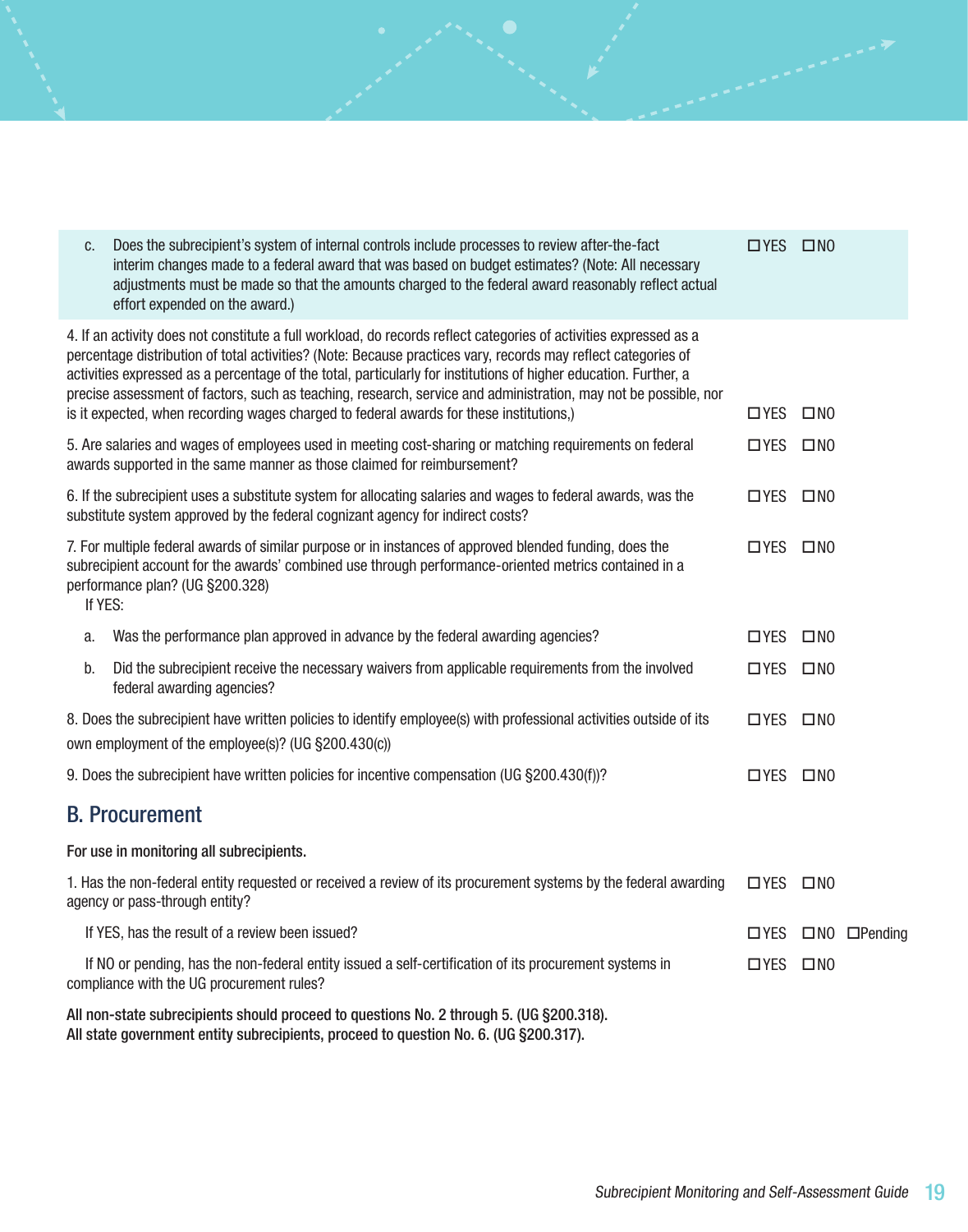#### **For use in monitoring non-state subrecipients (local government, Indian tribe, institution of higher education or nonprofit organization).**

2. Does the non-state subrecipient have policies and procedures in place for the procurement of goods and services that ensure full and open competition by:

| a. | excluding from competition individuals and firms that developed the specifications, requirements or<br>statements of work to be offered?           | $\Box$ YES $\Box$ NO |              |
|----|----------------------------------------------------------------------------------------------------------------------------------------------------|----------------------|--------------|
| b. | avoiding unreasonable requirements to qualify to do business?                                                                                      | $\Box$ YES           | $\square$ NO |
| c. | avoiding requiring unnecessary experience?                                                                                                         | $\Box$ YES           | $\square$ NO |
| d. | avoiding requiring excessive bonding?                                                                                                              | $\Box$ YES           | $\square$ NO |
| е. | prohibiting name-brand-only requirements?                                                                                                          | □YES □NO             |              |
| f. | prohibiting the use of statutory- or administrative-based geographical preferences except where federal<br>rules permit or encourage?              | $\Box$ YES           | $\square$ NO |
|    | 3. When reviewing procurement methods:                                                                                                             |                      |              |
| a. | Do the policies define different procurement methods?                                                                                              | $\Box$ YES           | $\square$ NO |
|    | If YES, list the procurement methods used by the organization and the associated dollar range, if any:                                             |                      |              |
|    | PROCUREMENT METHOD TYPE<br><b>DOLLAR RANGE, IF ANY</b>                                                                                             |                      |              |
|    |                                                                                                                                                    |                      |              |
|    |                                                                                                                                                    |                      |              |
|    |                                                                                                                                                    |                      |              |
|    |                                                                                                                                                    |                      |              |
|    |                                                                                                                                                    |                      |              |
| b. | Do the organization's procurement methods align with the types and dollar ranges specified in the UG,<br>including prohibited types? See Figure 1. | $\Box$ YES           | $\square$ NO |
|    | If NO, describe non-alignment:                                                                                                                     |                      |              |
|    |                                                                                                                                                    |                      |              |

 $\overline{a}$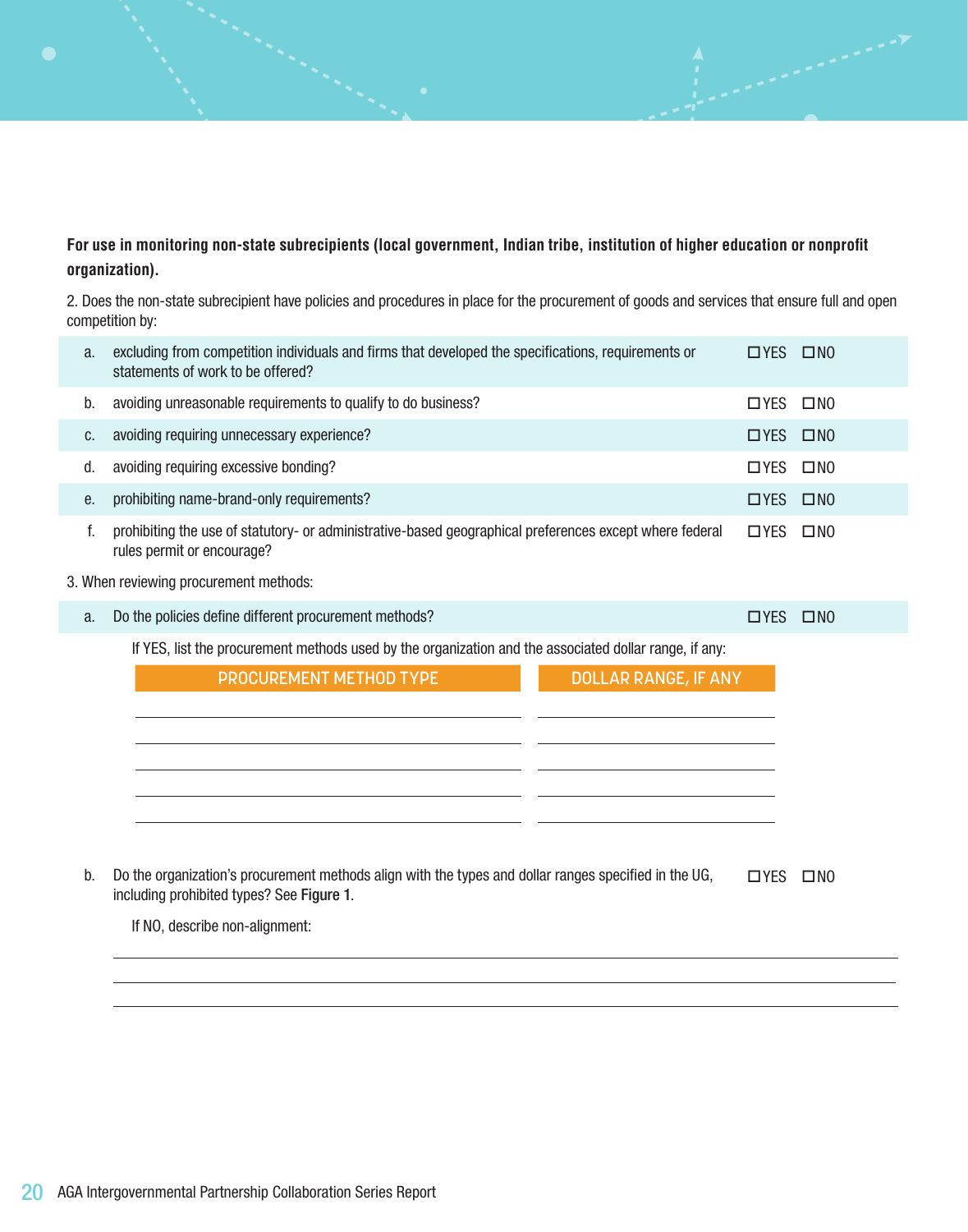| FIGURE 1: FEDERAL UG RECIPIENT PROCUREMENT STANDARDS |                                                                                             |                                                                                                                                                                                                                       |  |  |  |
|------------------------------------------------------|---------------------------------------------------------------------------------------------|-----------------------------------------------------------------------------------------------------------------------------------------------------------------------------------------------------------------------|--|--|--|
| <b>Procurement Method</b>                            | <b>Dollar Range, if Any</b>                                                                 | <b>Minmum Standard</b>                                                                                                                                                                                                |  |  |  |
| Micro-purchase                                       | $< +$ \$3.500                                                                               | May be awarded without soliciting competitive<br>quotations, if the non-federal entity considers<br>the price to be reasonable                                                                                        |  |  |  |
| <b>Small Purchase Procedures</b>                     | $\leftarrow$ to the current simplified<br>acquisition threshold (FAR 2.101)<br>of \$150,000 | Price or rate quotations must be obtained from<br>an adequate number of qualified sources                                                                                                                             |  |  |  |
| Sealed Bids (Formal Advertising)                     | None Specified                                                                              | The procurement lends itself to a firm fixed<br>price contract and the selection of the<br>successful bidder can be made principally on<br>the basis of price                                                         |  |  |  |
| <b>Competitive Proposals</b>                         | <b>None Specified</b>                                                                       | Generally used when conditions are not<br>appropirate for the use of sealed bids                                                                                                                                      |  |  |  |
| Non-competitive                                      | <b>None Specified</b>                                                                       | May be used only when one or more of the<br>following circumstances apply — only a single<br>source; emergency; written request and written<br>federal approval; determnation of inadequate<br>competition (sources). |  |  |  |
| <b>Cost Plus Percentage of Cost</b>                  | N/A                                                                                         | Not permitted                                                                                                                                                                                                         |  |  |  |
| <b>Percentage of Construction Cost</b>               | N/A                                                                                         | Not permitted                                                                                                                                                                                                         |  |  |  |

#### 4. Does the organization:

 $\overline{a}$ 

| a. prohibit procurement from proceeding under conditions that do not comply with its procurement | $\Box$ YES $\Box$ NO |  |
|--------------------------------------------------------------------------------------------------|----------------------|--|
| system's policies?                                                                               |                      |  |

If NO, please describe the circumstances under which a procurement may proceed, including identifying any required approvals.

| b. | require a cost or price analysis for every procurement action in excess of the simplified acquisition<br>threshold?      | □YES                 | $\Box$ NO |
|----|--------------------------------------------------------------------------------------------------------------------------|----------------------|-----------|
|    | If YES, does the required analysis include having established independent estimates before receiving<br>offers and bids? | $\Box$ YES $\Box$ NO |           |
| C. | require an attempt to obtain the most economical purchase, including purchase versus lease<br>comparison?                | $\Box$ YES $\Box$ NO |           |
| d. | require purchases to include a description of:                                                                           | $\Box$ YES $\Box$ NO |           |
|    | i. services to be performed or goods to be delivered?                                                                    | <b>TIYES</b>         | <b>NO</b> |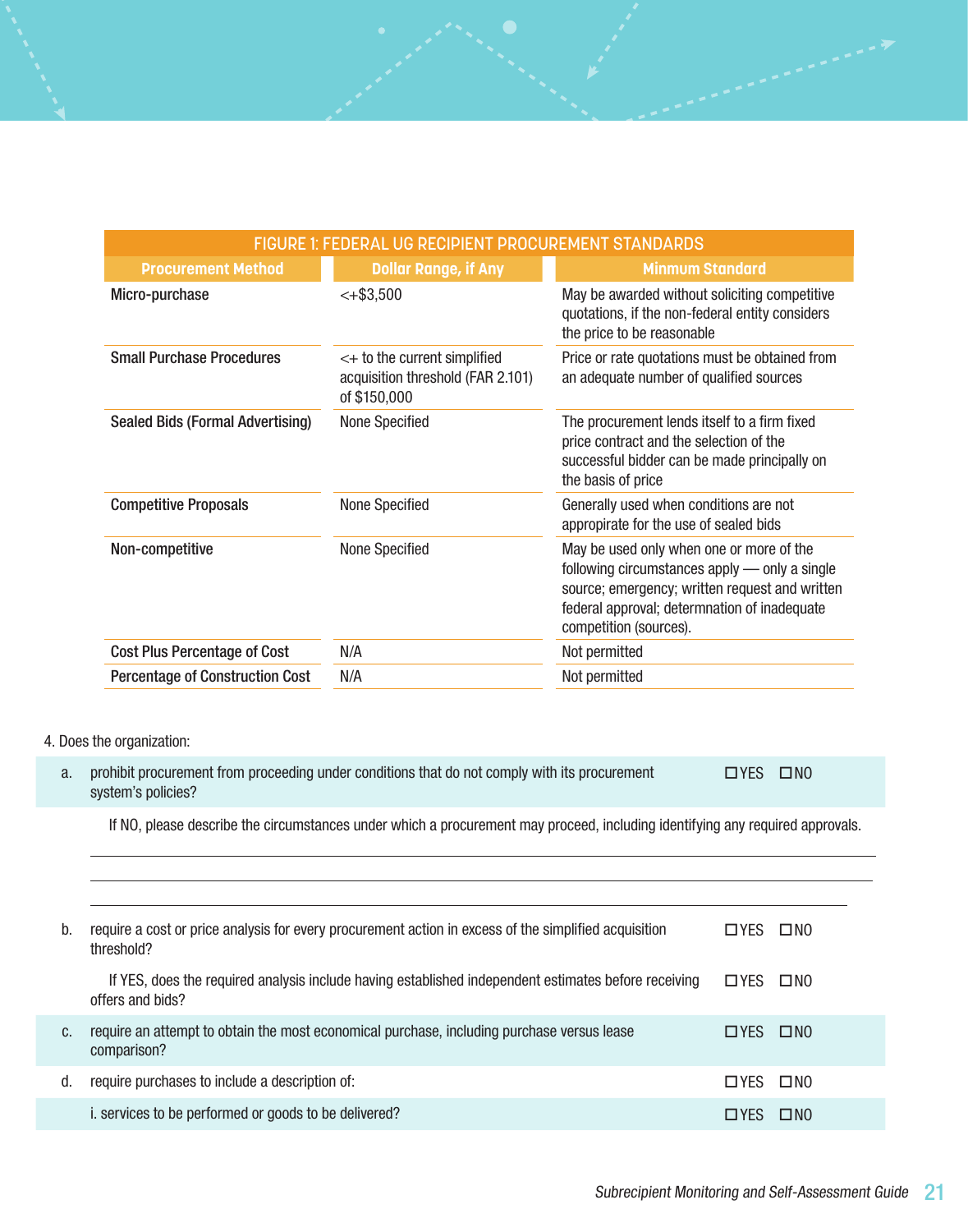|    | ii. dates when services will be performed or goods delivered?                                                                                                                                                                                                                   | $\Box$ YES           | $\square$ NO |
|----|---------------------------------------------------------------------------------------------------------------------------------------------------------------------------------------------------------------------------------------------------------------------------------|----------------------|--------------|
|    | iii. locations where services will be performed or goods will be delivered?                                                                                                                                                                                                     | $\Box$ YES           | $\square$ NO |
| е. | require bonding under all construction and facility improvement contracts and sub-contracts over the<br>simplified acquisition threshold?                                                                                                                                       | □YES □NO             |              |
|    | If YES, has the federal awarding agency or pass-through entity accepted the bonding policies of this<br>subrecipient?                                                                                                                                                           | $\Box$ YES           | $\square$ NO |
|    | If NO, does the subrecipient's bonding policies require a minimum of (a) bid guarantees from each<br>bidder equal to 5 percent of the bid price; (b) a performance bond for 100 percent of the contract price;<br>and (c) a payment bond for 100 percent of the contract price? | $\Box$ YES           | $\square$ NO |
| f. | specify steps required to assure minority businesses, women's business enterprises and labor surplus<br>area firms are used, when possible?                                                                                                                                     | $\Box$ YES           | $\square$ NO |
| g  | require profit be negotiated as a separate element of price for any contract in which there is no price<br>competition being required and when a cost analysis is performed?                                                                                                    | $\Box$ YES           | $\square$ NO |
|    | If YES, do the policies take into consideration the complexity of the work, risk borne by the<br>contractor, contractor's investment, subcontracting required, quality of past performance and industry<br>profit rates for similar work in the surrounding geographical area?  | □YES □NO             |              |
| h. | limit time and materials type contracts to circumstances when no other contract type is suitable?                                                                                                                                                                               | $\Box$ YES           | $\square$ NO |
| i. | require any time and materials contract to include a ceiling price that the vendor exceeds at its own<br>risk?                                                                                                                                                                  | $\Box$ YES           | $\square$ NO |
| J. | include the following internal controls in the subrecipient's procurement system:                                                                                                                                                                                               | $\Box$ YES           | $\square$ NO |
|    | i. compliance with the organization's procurement policies and procedures is regularly assessed and<br>documented?                                                                                                                                                              | $\Box$ YES           | $\square$ NO |
|    | ii. policies or internal controls specify an evaluation process to ensure that awards are only given to<br>responsible contractors?                                                                                                                                             | $\Box$ YES           | $\square$ NO |
|    | iii. oversight activities are conducted to ensure contractors perform in accordance with the terms,<br>conditions, and specifications within the relevant contracts or purchase orders?                                                                                         | $\Box$ YES           | $\square$ NO |
|    | iv. specific oversight is conducted to guard against fraud, waste and abuse?                                                                                                                                                                                                    | $\Box$ YES           | $\square$ NO |
|    | v. a review of the excluded parties list system or equivalent review is performed to ensure suspended or<br>debarred entities are excluded from being awarded a contract?                                                                                                       | $\Box$ YES           | $\square$ NO |
|    | vi. a separation of responsibility exists between authorization to purchase and the subsequent<br>authorization to pay?                                                                                                                                                         | $\Box$ YES $\Box$ NO |              |
|    | vii. verification that contractors are performing in accordance with the terms, conditions and<br>specifications of the contract?                                                                                                                                               | $\Box$ YES           | $\square$ NO |
|    | viii. payments are based on written invoices that include a description of:                                                                                                                                                                                                     |                      |              |
|    | a. services performed or goods delivered?                                                                                                                                                                                                                                       | $\Box$ YES           | $\square$ NO |

### 22 AGA Intergovernmental Partnership Collaboration Series Report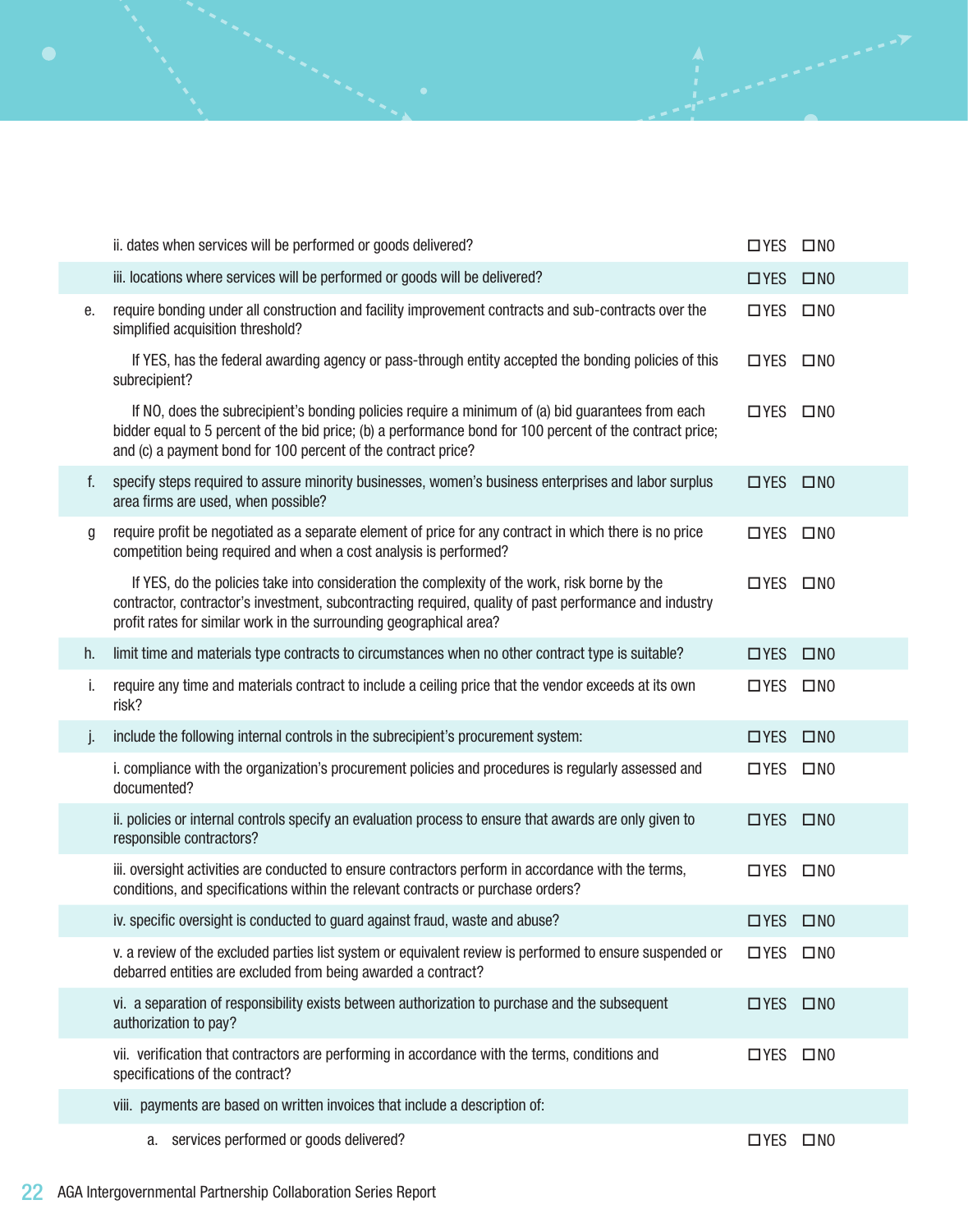|    | b. dates services were performed or goods delivered?                                                                                                                                                                                                                                                                                                                                                                                                                                                                                                   | $\Box$ YES           | $\square$ NO |
|----|--------------------------------------------------------------------------------------------------------------------------------------------------------------------------------------------------------------------------------------------------------------------------------------------------------------------------------------------------------------------------------------------------------------------------------------------------------------------------------------------------------------------------------------------------------|----------------------|--------------|
|    | c. the location services were performed or goods delivered?                                                                                                                                                                                                                                                                                                                                                                                                                                                                                            | $\Box$ YES           | $\square$ NO |
|    | ix. procedures are in place to avoid unnecessary purchases (e.g., duplicate, oversupply, obsolete, etc.)?                                                                                                                                                                                                                                                                                                                                                                                                                                              | $\Box$ YES           | $\square$ NO |
| k. | procurement records fully detail the history of each procurement, at minimum the rationale for the<br>method of procurement, selection of contract type, contractor selections and rejections, and the basis<br>for accepting the price?                                                                                                                                                                                                                                                                                                               | $\Box$ YES           | $\square$ NO |
| I. | limits are set on the dollar amount of a procurement of supplies and equipment for which an official may<br>be solely responsible?                                                                                                                                                                                                                                                                                                                                                                                                                     | $\Box$ YES           | $\square$ NO |
| m. | a written code of conduct for the organization's employees involved in procurements exists?                                                                                                                                                                                                                                                                                                                                                                                                                                                            | $\Box$ YES           | $\square$ NO |
|    | If YES, does the code of conduct address conflicts of interest?                                                                                                                                                                                                                                                                                                                                                                                                                                                                                        | $\Box$ YES           | $\square$ NO |
|    | 5. Does the non-state or state subrecipient include the following provisions on all federally funded contracts?                                                                                                                                                                                                                                                                                                                                                                                                                                        | $\Box$ YES           | $\square$ NO |
| a. | Contracts exceeding the simplified acquisition threshold must address administrative, contractual<br>or legal remedies in instances where contractors violate or breach contract terms, and provide for<br>appropriate sanctions and penalties.                                                                                                                                                                                                                                                                                                        | $\Box$ YES           | $\square$ NO |
| b. | Contracts greater than \$10,000 must address termination for cause and for convenience by the non-<br>federal entity, including how it will be effected and the basis for settlement.                                                                                                                                                                                                                                                                                                                                                                  | $\Box$ YES           | $\square$ NO |
| C. | Except as otherwise provided under 41 CFR Part 60, all contracts meeting the definition of "federally<br>assisted construction contract" in 41 CFR Part 60-1.3 must include the equal opportunity clause<br>provided under 41 CFR 60-1.4(b), in accordance with Executive Order 11246 - Equal Employment<br>Opportunity.                                                                                                                                                                                                                               | $\Box$ YES           | $\square$ NO |
| d. | When required by federal legislation, all prime construction contracts greater than \$2,000 awarded by<br>non-federal entities must include a provision for compliance with the Davis-Bacon Act, as amended (40<br>U.S.C. 3141-3148).                                                                                                                                                                                                                                                                                                                  | $\Box$ YES           | $\square$ NO |
| е. | Where applicable, all contracts - awarded by a non-federal entity - greater than \$100,000 that<br>involve the employment of mechanics or laborers must include a provision for compliance with 40 U.S.C.<br>3702 and 3704, as supplemented by U.S. Department of Labor regulations (29 CFR Part 5), Contract<br>Work Hours and Safety Standards Act (40 U.S.C. 3701-3708).                                                                                                                                                                            | $\Box$ YES           | $\square$ NO |
| f. | If the federal award meets the definition of "funding agreement" under 37 CFR §401.2(a) and the<br>recipient or subrecipient wishes to enter into a contract with a small-business firm or nonprofit<br>organization regarding the substitution of parties, assignment or performance of experimental,<br>developmental or research, the recipient or subrecipient must comply with the requirements of 37 CFR<br>Part 401 and any implementing regulations issued by the awarding agency, Rights to Inventions Made<br>Under a Contract or Agreement. | $\Box$ YES           | $\square$ NO |
| g. | Contracts and subgrants of amounts in excess of \$150,000 must contain a provision that requires the<br>non-federal award agree to comply with all applicable standards, orders or regulations issued pursuant<br>to the Clean Air Act (42 U.S.C. 7401-7671q) and the Federal Water Pollution Control Act as amended (33<br>U.S.C. 1251-1387).                                                                                                                                                                                                         | $\Box$ YES $\Box$ NO |              |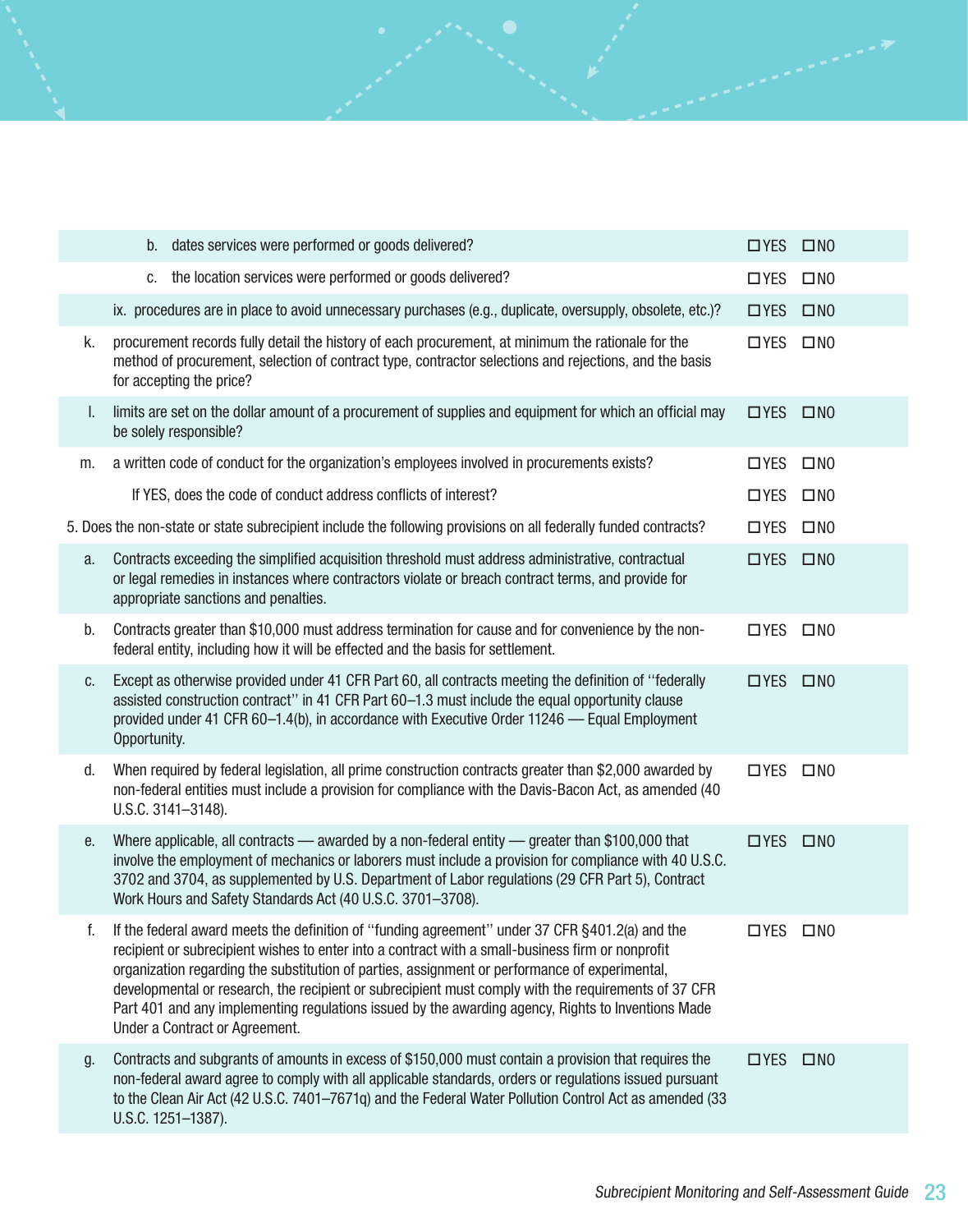| h. | Mandatory standards and policies relating to energy efficiency, which are contained in the state energy<br>conservation plan, are issued in compliance with the Energy Policy and Conservation Act (42 U.S.C.<br>$6201$ ).                              | $\Box$ YES | $\square$ NO |
|----|---------------------------------------------------------------------------------------------------------------------------------------------------------------------------------------------------------------------------------------------------------|------------|--------------|
| ı. | With Debarment and Suspension (Executive Orders 12549 and 12689), a contract or sub-contract<br>award (see 2 CFR 180.220) must not be made to parties listed on the government wide Excluded Parties<br>List System in the System for Award Management. | $\Box$ YES | $\square$ NO |
| Ι. | With Byrd Anti-Lobbying Amendment (31 U.S.C. 1352), contractors that apply or bid for an award of<br>\$100,000 or more must file the required certification.                                                                                            | □YES       | $\square$ NO |
| k. | Recipients and subrecipients must comply with reporting requirements contained within the relevant<br>federal authorizing statute, regulations and guidance.                                                                                            | $\Box$ YES | $\square$ NO |
|    | Federal agencies or the comptroller general of the United States must have access to records of the<br>contractor, as provided for in 31 U.S.C. 716.                                                                                                    | □YES       | $\square$ NO |
| m. | Retention of records for three years after grant expiration and submission of grantee's final reports (UG<br>200.517a).                                                                                                                                 | $\Box$ YES | $\square$ NO |
| n. | Policies must require the previous items (question No. 5, $a - m$ ) be included in procurements, when<br>appropriate.                                                                                                                                   | □ YFS      | $\square$ NO |

Additional comments:

 $\overline{a}$  $\overline{a}$  $\overline{a}$ 

 $\bullet$ 

#### **For use in monitoring state subrecipients only:**

6. Does the state have policies requiring compliance with section 6002 of the Solid Waste Disposal Act, as amended by the Resource Conservation Act, that:

| a. | direct the procurement of only items designated by the U.S. Environmental Protection Agency at 40<br>CFR Part 247, that contain the highest percentage of recovered materials practical (recycled content),<br>whenever the purchase price of the item exceeds \$10,000 or the value of the quantity acquired in the<br>prior state fiscal year exceeded \$10,000; | <b>TIYES</b> | $\square$ NO |
|----|--------------------------------------------------------------------------------------------------------------------------------------------------------------------------------------------------------------------------------------------------------------------------------------------------------------------------------------------------------------------|--------------|--------------|
| b. | require procuring solid waste management services that maximize energy and resource recovery; and                                                                                                                                                                                                                                                                  | $\Box$ YES   | $\square$ NO |
| c. | require the use of an affirmative procurement program for the purchase of recovered materials (recycled<br>content) identified in the EPA guidelines.                                                                                                                                                                                                              | <b>TIYES</b> | $\square$ NO |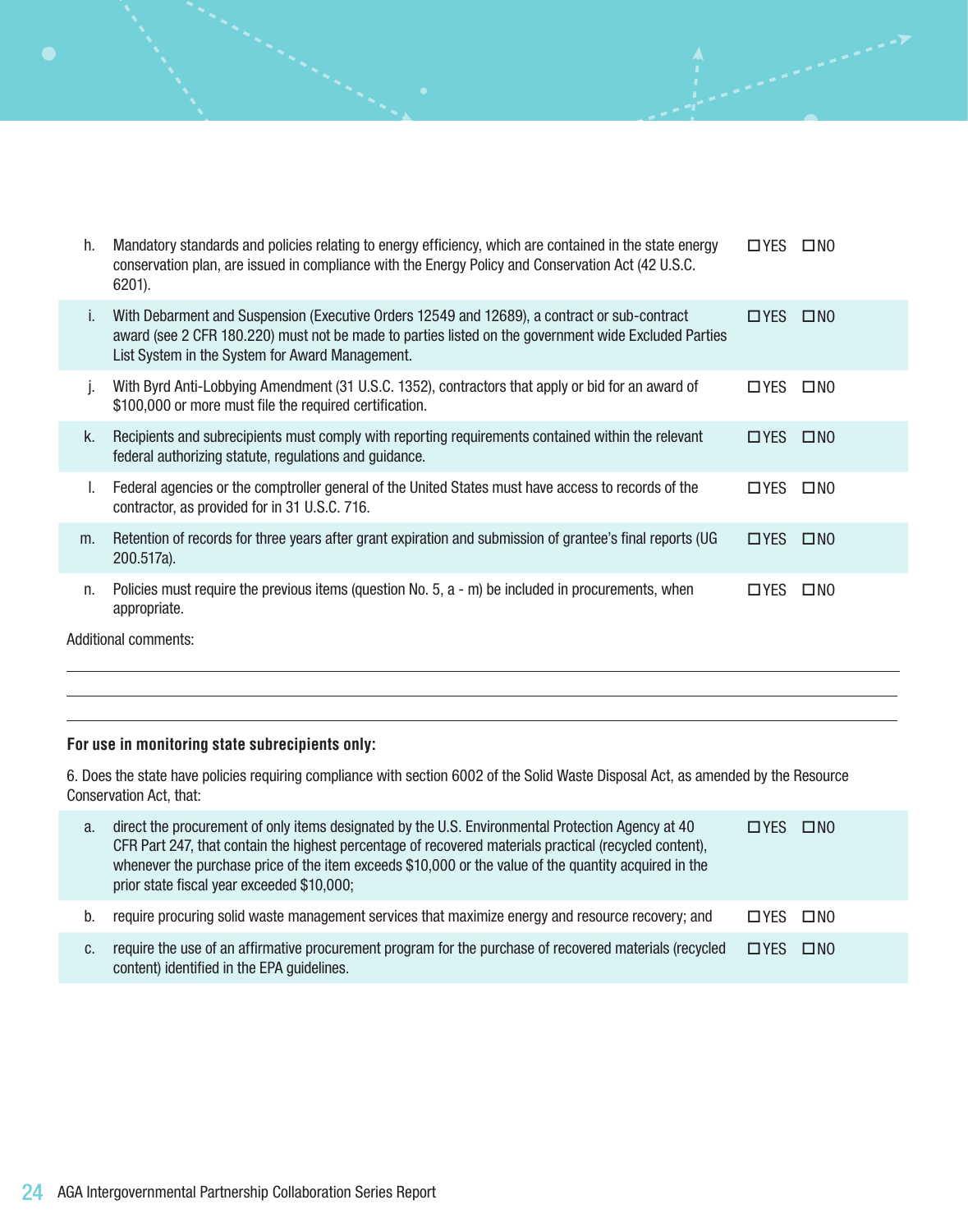| <b>C. Indirect Costs</b> |  |
|--------------------------|--|
|                          |  |

 $\overline{a}$ 

(UG §200.56; 57; 306(a); 331(1)(xiii); 414(f))

1. For the fiscal year(s) being monitored, does the subrecipient have an approved, current:

| а. | negotiated indirect cost rate agreement?                                                           | $\Box$ YES $\Box$ NO |  |
|----|----------------------------------------------------------------------------------------------------|----------------------|--|
| b. | cost allocation plan?                                                                              | $\Box$ YES $\Box$ NO |  |
|    | If YES to either question No. 1a. or 1b., which federal or state agency approved the rate or plan? |                      |  |

2. Were indirect costs claimed during the fiscal year(s) in accordance with the approved indirect cost rate agreement or plan for the:

| a.                                                                                                                                                                                                      | unrestricted program?                                                                                                                                                                                            | $\Box$ YES $\Box$ NO |              |
|---------------------------------------------------------------------------------------------------------------------------------------------------------------------------------------------------------|------------------------------------------------------------------------------------------------------------------------------------------------------------------------------------------------------------------|----------------------|--------------|
| b.                                                                                                                                                                                                      | restricted program?                                                                                                                                                                                              | $\Box$ YES           | $\square$ NO |
| C.                                                                                                                                                                                                      | other; please specify:                                                                                                                                                                                           | $\Box$ YES           | $\square$ NO |
|                                                                                                                                                                                                         | 3. Were provisional indirect cost rates used for charging awards?                                                                                                                                                | $\Box$ YES           | $\square$ NO |
|                                                                                                                                                                                                         | If YES, were expenditure adjustments made once final rates were determined?                                                                                                                                      | $\Box$ YES           | $\square$ NO |
|                                                                                                                                                                                                         | 4. Does the subrecipient use the di minimus rate?                                                                                                                                                                | $\Box$ YES           | $\square$ NO |
|                                                                                                                                                                                                         | <b>D. Property Management</b>                                                                                                                                                                                    |                      |              |
|                                                                                                                                                                                                         | UG §200.310-316                                                                                                                                                                                                  |                      |              |
| 1. Does the organization have written policies and procedures covering the use, management (including<br>$\Box$ YES<br>insurance coverage) and disposition of property acquired under federal programs? |                                                                                                                                                                                                                  | $\square$ NO         |              |
|                                                                                                                                                                                                         | If NO, why not?                                                                                                                                                                                                  |                      |              |
|                                                                                                                                                                                                         |                                                                                                                                                                                                                  |                      |              |
|                                                                                                                                                                                                         |                                                                                                                                                                                                                  |                      |              |
|                                                                                                                                                                                                         | 2. Do the organization's policies and procedures distinguish the following classes of property?                                                                                                                  |                      |              |
| a.                                                                                                                                                                                                      |                                                                                                                                                                                                                  |                      |              |
|                                                                                                                                                                                                         | Real property (land and buildings)                                                                                                                                                                               | $\Box$ YES           | $\square$ NO |
| b.                                                                                                                                                                                                      | Personal property:                                                                                                                                                                                               |                      |              |
|                                                                                                                                                                                                         | i. Equipment tangible personal property with a unit acquisition cost of \$5,000 (or a lesser amount set by<br>the organization) and a useful life of one year (or longer set by the organization). (Ref. 200.33) | $\Box$ YES           | $\square$ NO |

of equipment but which is nevertheless vulnerable to theft (laptops, personal computing devices, cell phones, etc.).

If the indirect cost rate and/or the cost allocation plan is submitted on behalf of the subrecipient by another agency, then this section is NOT APPLICABLE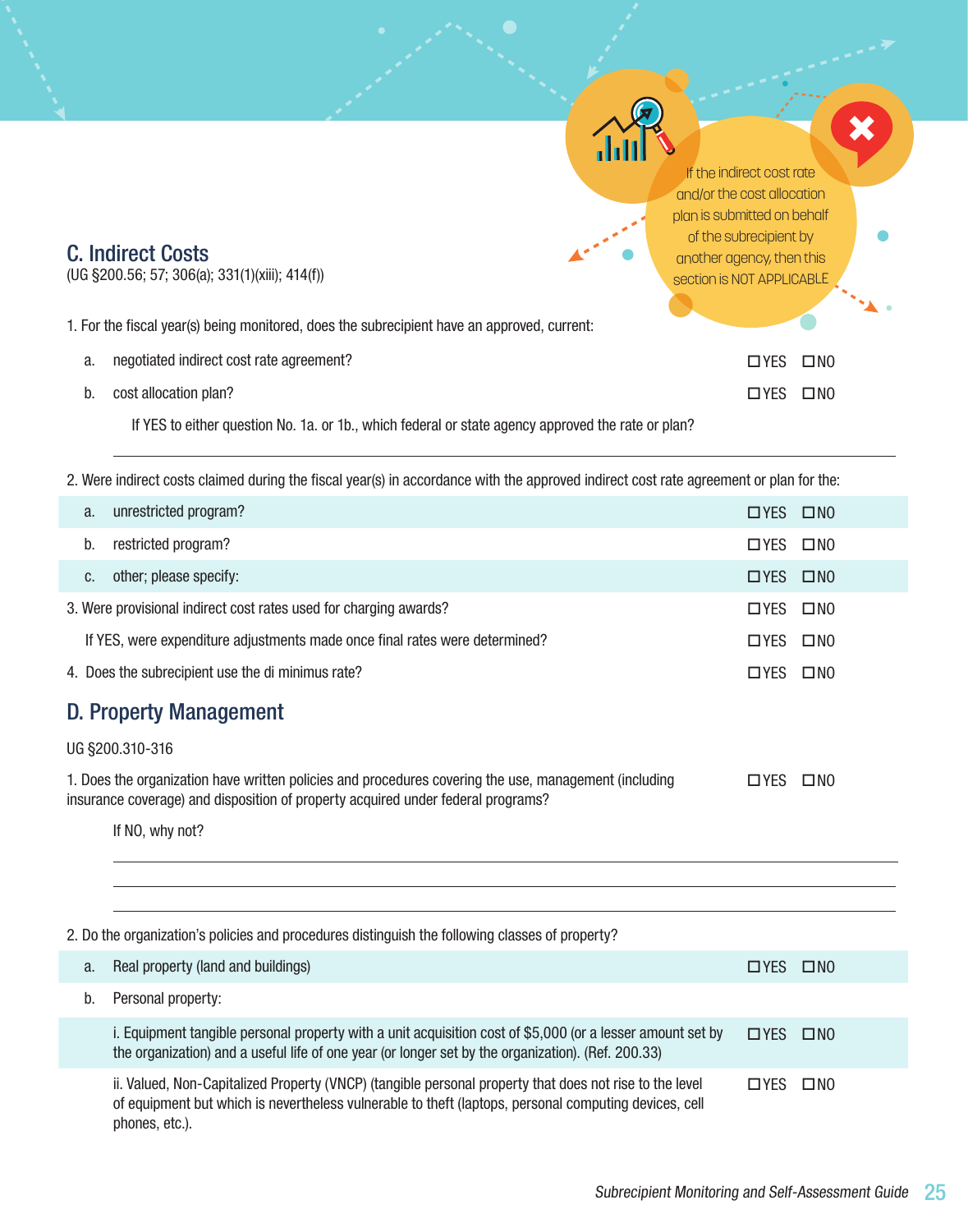|    | iii. Supplies (tangible personal property that is neither equipment nor VNCP, and which is consumed and<br>with an aggregate value of \$5000 or less). (Ref. 200.94) | $\Box$ YES $\Box$ NO |              |
|----|----------------------------------------------------------------------------------------------------------------------------------------------------------------------|----------------------|--------------|
| C. | Intangible property (copyrightable payroll programs, training materials, etc.). (Ref. 200.315)                                                                       | □YES □NO             |              |
|    | 3. Regarding property records, do the organization's policies and procedures require equipment records include:                                                      |                      |              |
| a. | description of the equipment?                                                                                                                                        | $\Box$ YES           | $\square$ NO |
| b. | serial number or other identification number?                                                                                                                        | $\Box$ YES           | $\square$ NO |
| C. | source?                                                                                                                                                              | $\Box$ YES           | $\square$ NO |
| d. | who holds title? (If not the organization, why not?)                                                                                                                 | $\square$ YES        | $\square$ NO |
| е. | acquisition date?                                                                                                                                                    | $\Box$ YES $\Box$ NO |              |
| f. | cost of equipment?                                                                                                                                                   | $\Box$ YES           | $\square$ NO |
| g. | percentage of federal participation in cost?                                                                                                                         | $\Box$ YES           | $\square$ NO |
| h. | location?                                                                                                                                                            | $\Box$ YES           | $\square$ NO |
| İ. | use?                                                                                                                                                                 | $\Box$ YES           | $\square$ NO |
| J. | condition of equipment?                                                                                                                                              | $\Box$ YES           | $\square$ NO |
| k. | disposition data (date of disposition, sale price of equipment, etc.)                                                                                                | $\Box$ YES           | $\square$ NO |
| ı. | What records does the organization maintain on VNCP?                                                                                                                 |                      |              |
|    |                                                                                                                                                                      |                      |              |
|    |                                                                                                                                                                      |                      |              |
| m. | What records does the organization maintain on supplies?                                                                                                             |                      |              |
|    |                                                                                                                                                                      |                      |              |

4. Control over and accountability for property:

 $\bullet$ 

a. Equipment i. Does the organization require a physical inventory, or equipment and reconciliation of the inventory results with equipment records, at least every two years? **OYES ONO** If YES, when was the last inventory completed?

 $\overline{a}$  $\overline{a}$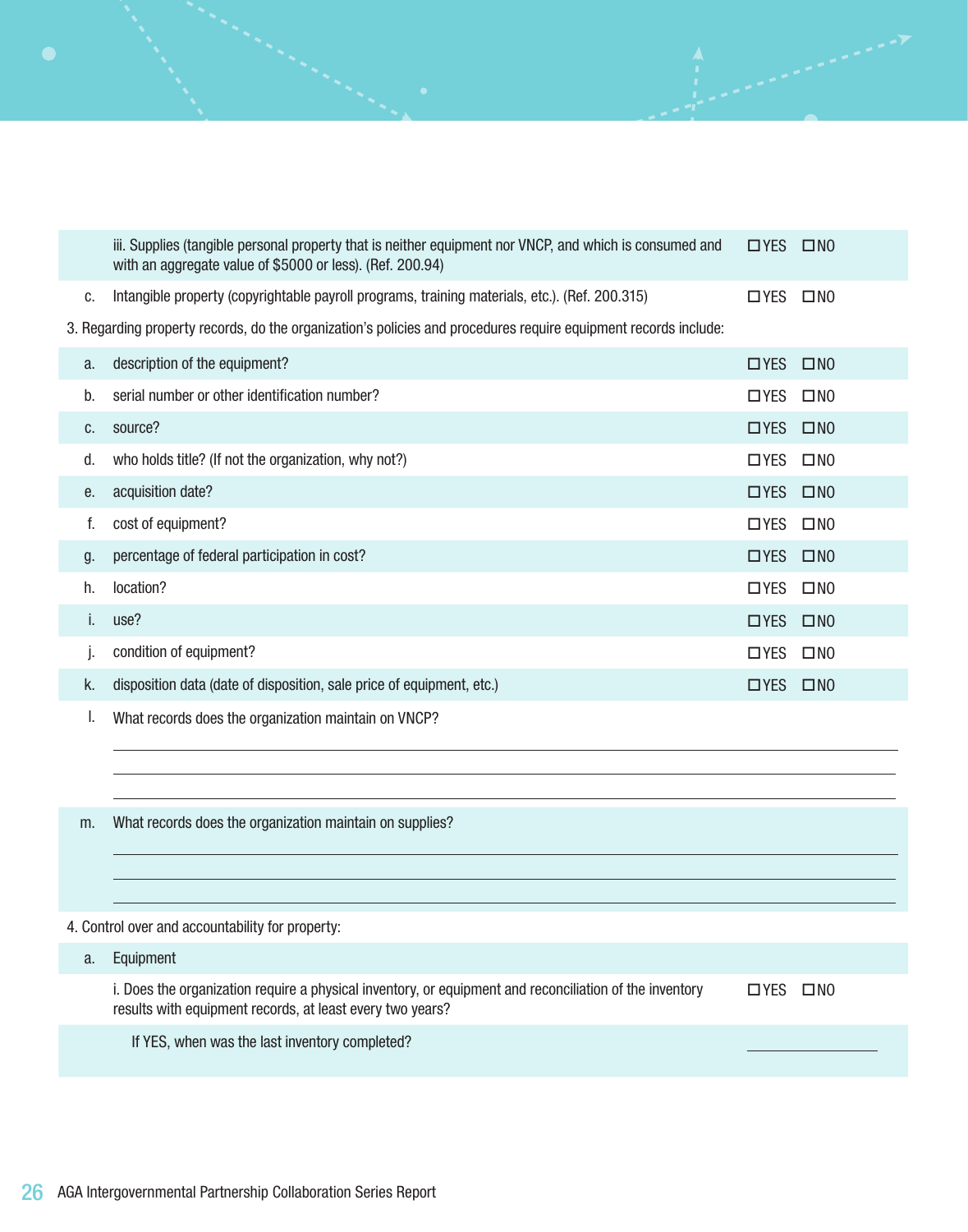If NO, why not?

|    | ii. Does the organization maintain a system of internal controls that provides reasonable assurance<br>against loss, theft, damage or unauthorized use of equipment? | $\Box$ YES $\Box$ NO |              |
|----|----------------------------------------------------------------------------------------------------------------------------------------------------------------------|----------------------|--------------|
|    | iii. Does the organization investigate loss, theft, damage, etc.?                                                                                                    | $\Box$ YES $\Box$ NO |              |
| b. | Other personal property                                                                                                                                              |                      |              |
|    | i. What policies and procedures does the organization employ to obtain reasonable assurance against the risk of loss, theft, etc. to<br>VNCP?                        |                      |              |
|    |                                                                                                                                                                      |                      |              |
|    | ii. Does the organziation maintain a perpetual inventory system for supplies?                                                                                        | $\Box$ YES $\Box$ NO |              |
|    | If NO, how is the issuance and use of supplies controlled?                                                                                                           |                      |              |
|    |                                                                                                                                                                      |                      |              |
|    |                                                                                                                                                                      |                      |              |
| C. | Maintenance of property: Do the organization's policies and procedures provide for keeping equipment<br>in good condition?                                           | $\Box$ YES           | $\square$ NO |
| d. | Regarding disposition of property, do the organization's policies and procedures address:                                                                            |                      |              |
|    | i. disposition of property when no longer needed for any federally assisted activities?                                                                              | $\Box$ YES           | $\square$ NO |
|    | ii. sales procedures for ensuring the highest possible return?                                                                                                       | $\Box$ YES           | $\square$ NO |
|    | iii. compensation to the awarding agency for its share of the disposed property?                                                                                     | $\Box$ YES           | $\square$ NO |
|    | iv. equipment with a per-unit fair market value of \$5,000 or more?                                                                                                  | $\Box$ YES           | $\square$ NO |
|    | v. residual inventory of unused supplies with an aggregate fair market value of \$5000 or more?                                                                      | $\Box$ YES           | $\square$ NO |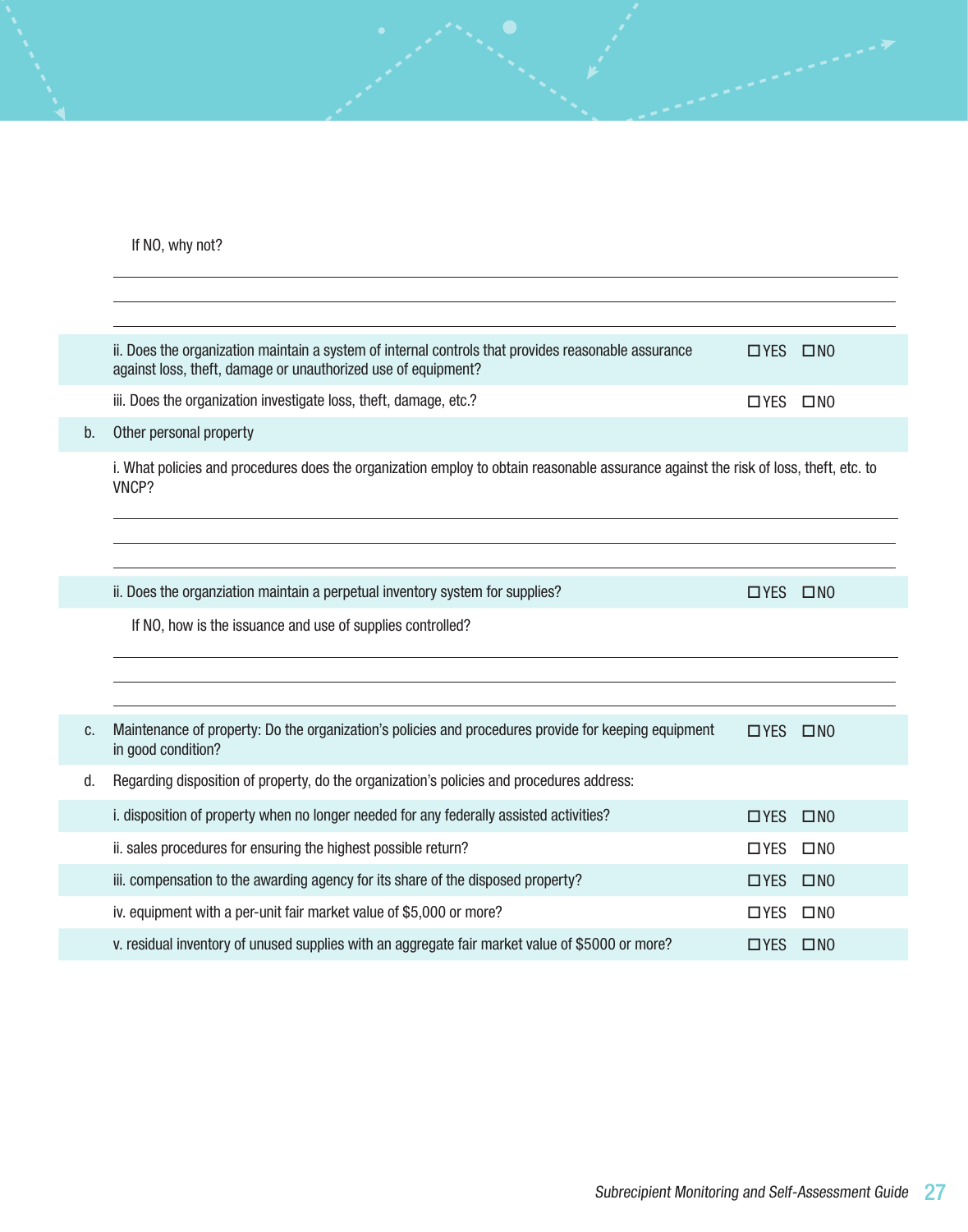# KEY RESOURCES ON UNIFORM GUIDANCE IMPLEMENTATION AND GRANTS MANAGEMENT

The "Uniform Guidance"—2 CFR 200—Uniform Administrative Requirements, Cost Principles, and Audit Requirements for Federal Awards https://www.gpo.gov/fdsys/pkg/FR-2013-12-26/pdf/2013-30465.pdf

Information Provided by the CFO Council—including webinars, crosswalks/text comparisons to previous guidance, exceptions granted, training and Frequently Asked Questions about the UG https://cfo.gov//grants/

Federal Awarding Agency Regulatory Implementation of the "Uniform Guidance," December 19, 2014—joint interim final rule implementing the "Uniform Guidance" for all federal award-making agencies https://www.gpo.gov/fdsys/pkg/FR-2014-12-19/pdf/2014-28697.pdf

GAO's Standards for Internal Control in the Federal Government, known as the "Green Book," sets the standards for an internal control system for federal agencies http://www.gao.gov/greenbook/overview

AGA's intergov site—Tools to help government financial managers do their jobs better. including tools for fraud prevention, internal controls, cooperative audit resolution and more https://www.agacgfm.org/intergov/home.aspx

Single Audit Data Collection Form, Federal Audit Clearing House—Form SF-SAC Worksheet & Single Audit Component Checklist https://harvester.census.gov/facides/Files/2015\_2018%20Checklist%20Instructions%20and%20Form.pdf

The AICPA's Government Quality Audit Center—promotes the importance of quality governmental audits and the value of such audits to purchasers of governmental audit services, including tips for performing Single Audits under the UG http://www.aicpa.org/InterestAreas/GovernmentalAuditQuality/Pages/default.aspx

National Association of State Auditors Comptrollers and Treasurers—webinars http://www.nasact.org/

Thompson's Grants Compliance Expert Suite—explains federal grants and related guidance http://grants.thompson.com/Grants-Expert-Complete-Suite

National Grants Management Association—live webinars on grants management http://ngma.org/training/live-webinars/